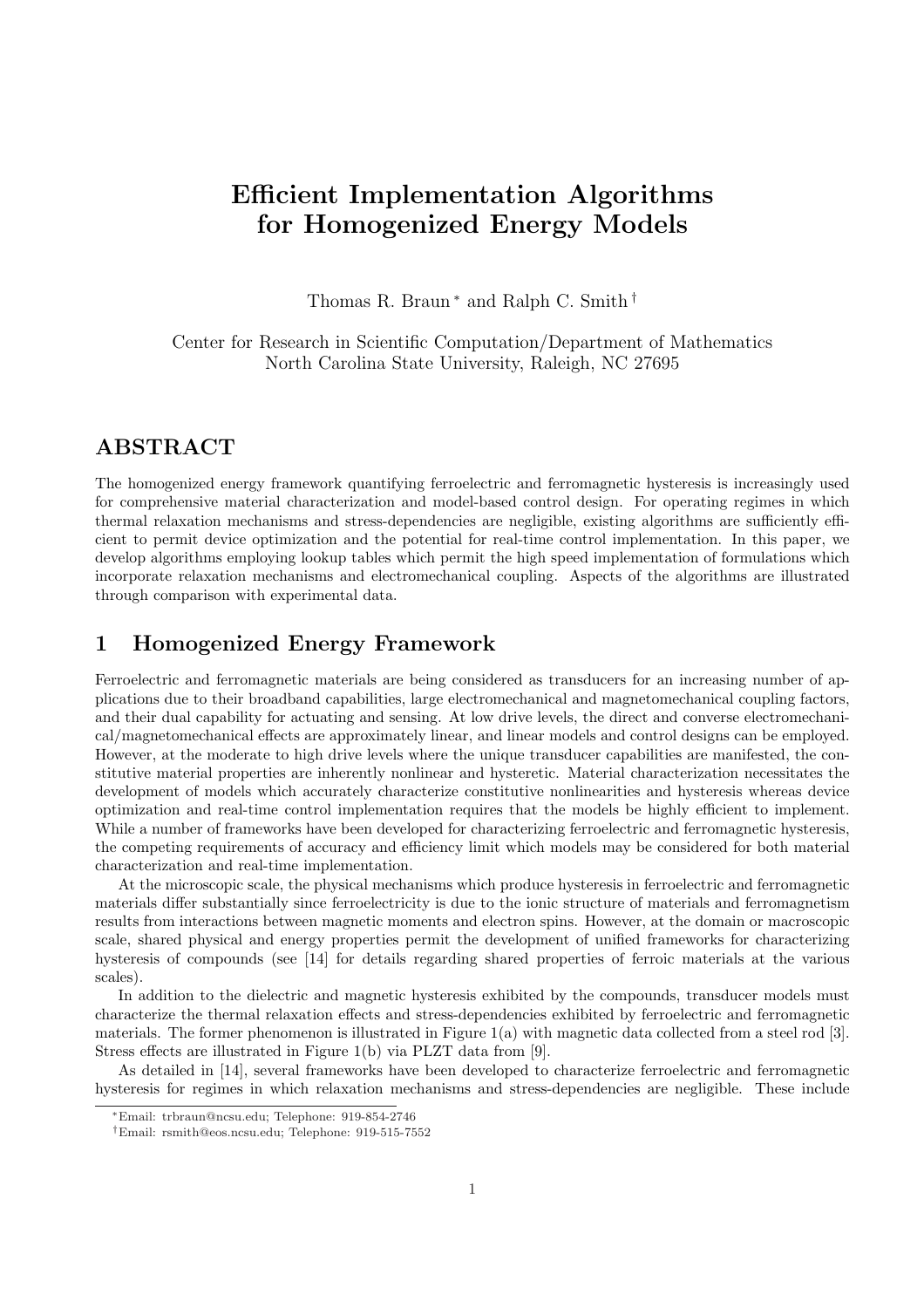

Figure 1: (a) Magnetization data from a steel rod illustrating the effect of magnetic after-effects on biased minor loops [3]. (b) PLZT data showing the effect of stress on polarization [9].

domain wall models [7, 10, 17], Preisach models [5, 12, 13, 21], and homogenized energy models [11, 15, 16, 18, 20]. Whereas certain facets of relaxation and stress-dependence have been incorporated in domain wall models and Preisach models – e.g., [4] and  $[6]$  – comprehensive theory incorporating these mechanisms for general compounds has not been developed within these two frameworks. Hence we focus on the homogenized energy framework which naturally incorporates thermal relaxation and direct electromechanical/magnetomechanical effects due to the energy basis of the framework.

As detailed in [1, 2, 14, 19, 20], the general homogenized energy model for ferroelectric materials is

$$
[P(E,\sigma)](t) = \int_0^\infty \int_{-\infty}^\infty [\overline{P}(E+E_I,\sigma;E_c)](t)\nu_c(E_c)\nu_I(E_I)dE_IdE_c,
$$
\n(1)

where E and  $\sigma$  denote input electric fields and stresses, P is the macroscopic polarization,  $E_c$  and  $E_I$  are local coercive and interaction fields, and  $\nu_c$ ,  $\nu_I$  are densities which incorporate the effects of material nonhomogeneities, polycrystallinity, and variable effective fields  $E_e = E + E_I$ . It is shown in subsequent sections that the kernel  $\overline{P}$  follows from direct energy minimization when thermal relaxation effects are negligible or from Boltzmann principles if relaxation is significant.

The magnetic model is analogous. For magnetic field  $H$ , magnetization  $M$ , coercive field  $H_c$  and interaction field  $H_I$ , the model is

$$
[M(H,\sigma)](t) = \int_0^\infty \int_{-\infty}^\infty [\overline{M}(H+H_I,\sigma;H_c)](t)\nu_c(H_c)\nu_I(H_I)dH_I dH_c.
$$
\n(2)

In both cases, it is assumed that the densities  $\nu_c$  and  $\nu_I$  satisfy the criteria

$$
\nu_c(x) \text{ defined for } x > 0,
$$
  
\n
$$
\nu_I(-x) = \nu_I(x),
$$
  
\n
$$
|\nu_c(x)| \le c_1 e^{-a_1 x}, \quad |\nu_I(x)| \le c_2 e^{-a_2 x}
$$
\n(3)

for positive  $c_1, a_1, c_2, a_3$ . These assumptions enforce the physical properties that the local coercive fields are positive, low-field Rayleigh loops are symmetric, and local coercive and interaction fields decay as a function of distance.

For implementation purposes, either Gaussian or Newton-Cotes quadrature routines are used to approximate the integrals in (1) or (2) – see Chapter 8 of [14]. To illustrate, let  $E_c[i], i = 1, \ldots, N_c$ , and  $E_I[j], j = 1, \ldots, N_I$ ,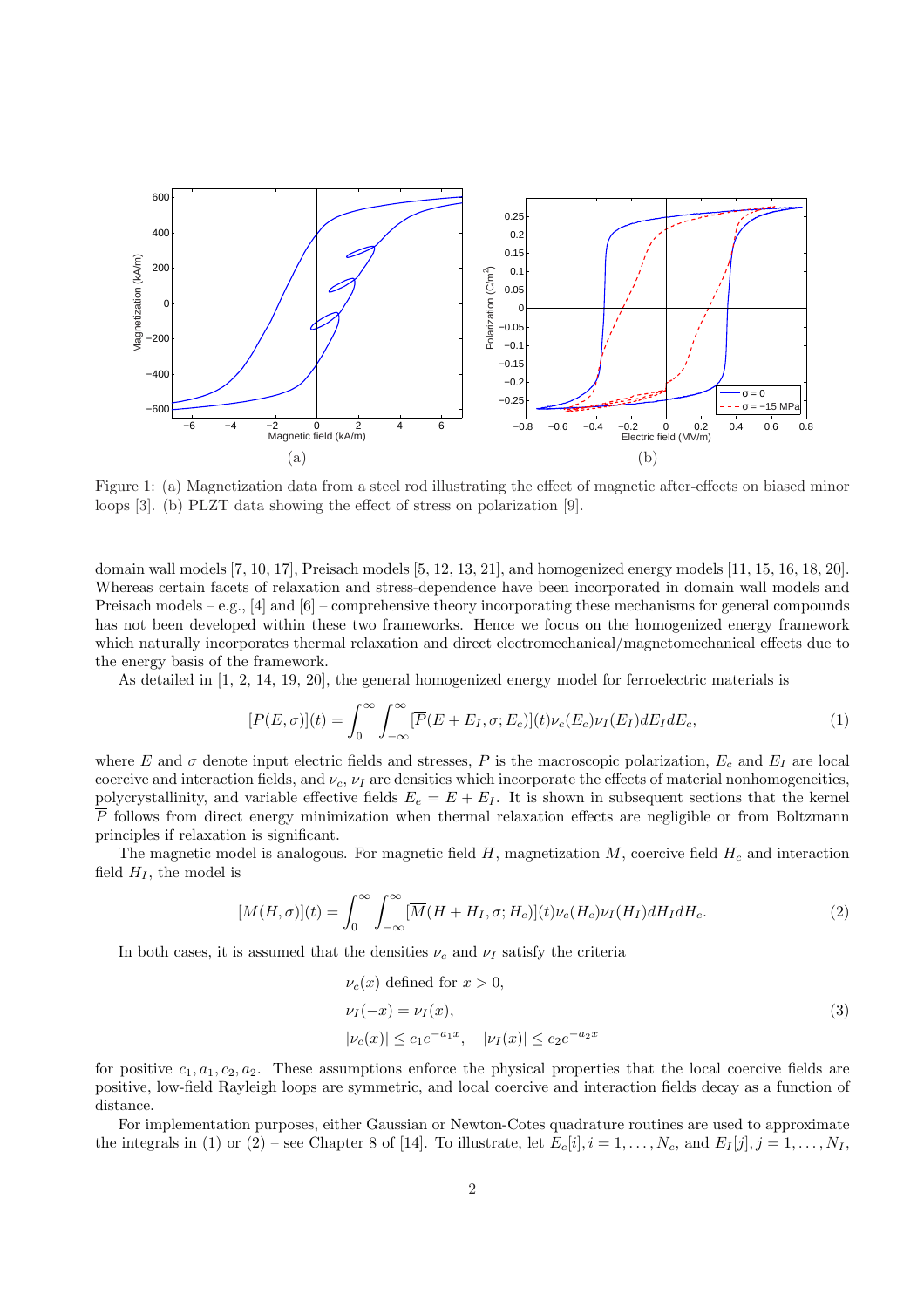denote the abscissas (quadrature points) and  $\hat{w}_c[i], \hat{w}_I[j]$  denote the respective quadrature weights. Approximation of the integrals in (1) then yields the discretized model

$$
[P(E,\sigma)](t) = \sum_{i=1}^{N_c} \sum_{j=1}^{N_I} [\overline{P}(E + E_I[j], \sigma; E_c[i])](t) \nu_c(E_c[i]) \nu_I(E_I[j]) \widehat{w}_c[i] \widehat{w}_I[j]
$$
  

$$
= \sum_{i=1}^{N_c} \sum_{j=1}^{N_I} [\overline{P}(E + E_I[j], \sigma; E_c[i])](t) w_c[i] w_I[j]
$$
 (4)

where  $w_c[i] = \hat{w}_c[i]\nu_c(E_c[i])$  and  $w_I[j] = \hat{w}_I[j]\nu_I(E_I[j])$ . The discretization of the magnetization model is similar. We note that efficient implementation algorithms are required when large quadrature limits  $N_c$  and  $N_I$ are dictated by accuracy requirements.

The analogy between the polarization model (1) and magnetization model (2) illustrates the manner in which the framework characterizes hysteresis in the combined class of materials – see [14, 19]. To simplify subsequent discussion, we focus primarily on the polarization models (1) and (4) and note that analogous results follow for the ferromagnetic model. Aspects of both models are illustrated in examples and through comparison with experimental data in Section 5.

The technique for constructing the kernel  $\overline{P}$  can be summarized as follows. We first construct Gibbs energy relations G comprised of a Helmholtz energy  $\psi$ , which quantifies the internal energy associated with a continuum of dipole or moment configurations, and elastic, electrostatic, or magnetostatic work relations. For regimes in which thermal relaxation is negligible,  $\overline{P}$  is determined by minimizing G with respect to P. Physically, this can be interpreted as specifying the polarization that results when dipoles reorient in response to an applied field. To incorporate thermal relaxation mechanisms, the Gibbs and relative thermal energies are balanced using Boltzmann principles. As detailed in Section 2.6 of [14], this is equivalent to minimizing a combined measure of the internal and relative thermal energies.

In Section 2 we summarize the construction of appropriate energy functionals and formulation of the kernel  $\overline{P}$ . Whereas the model construction has appeared in the literature – e.g., see [1, 2, 14, 19] – we reformulate various components to facilitate the construction of highly efficient implementation algorithms through the use of lookup tables. These algorithms are presented in Section 3, and in Section 4 we illustrate that computation times can be reduced by up one to four of magnitude when implementing formulations which incorporate thermal relaxation and/or stress-dependencies. In Section 5 we illustrate the accuracy of the framework for characterizing the data in Figure 1.

# 2 Energy Relations and Construction of the Kernel P

We summarize in Section 2.1 appropriate Helmholtz and Gibbs energy relations for stress-invariant regimes which involve  $180^{\circ}$  switching and stress-dependent regimes with both  $180^{\circ}$  and  $90^{\circ}$  switching. In Section 2.2 we detail the manner through which the Gibb's energy is used to construct kernels  $\overline{P}$  in the absence or presence of thermal activation which produces relaxation phenomenon. Issues relating to the implementation of the kernels are presented in Section 2.3, and various kernel constructions are compared from a computational perspective in Section 2.4.

### 2.1 Helmholtz and Gibbs Energy Relations

### 2.1.1 Stress-Invariant Regimes:  $180^\circ$  Switching

As detailed in [14, 20], an appropriate Helmholtz energy relation for temperature-invariant, stress-invariant operating regimes with strictly  $180^{\circ}$  switching is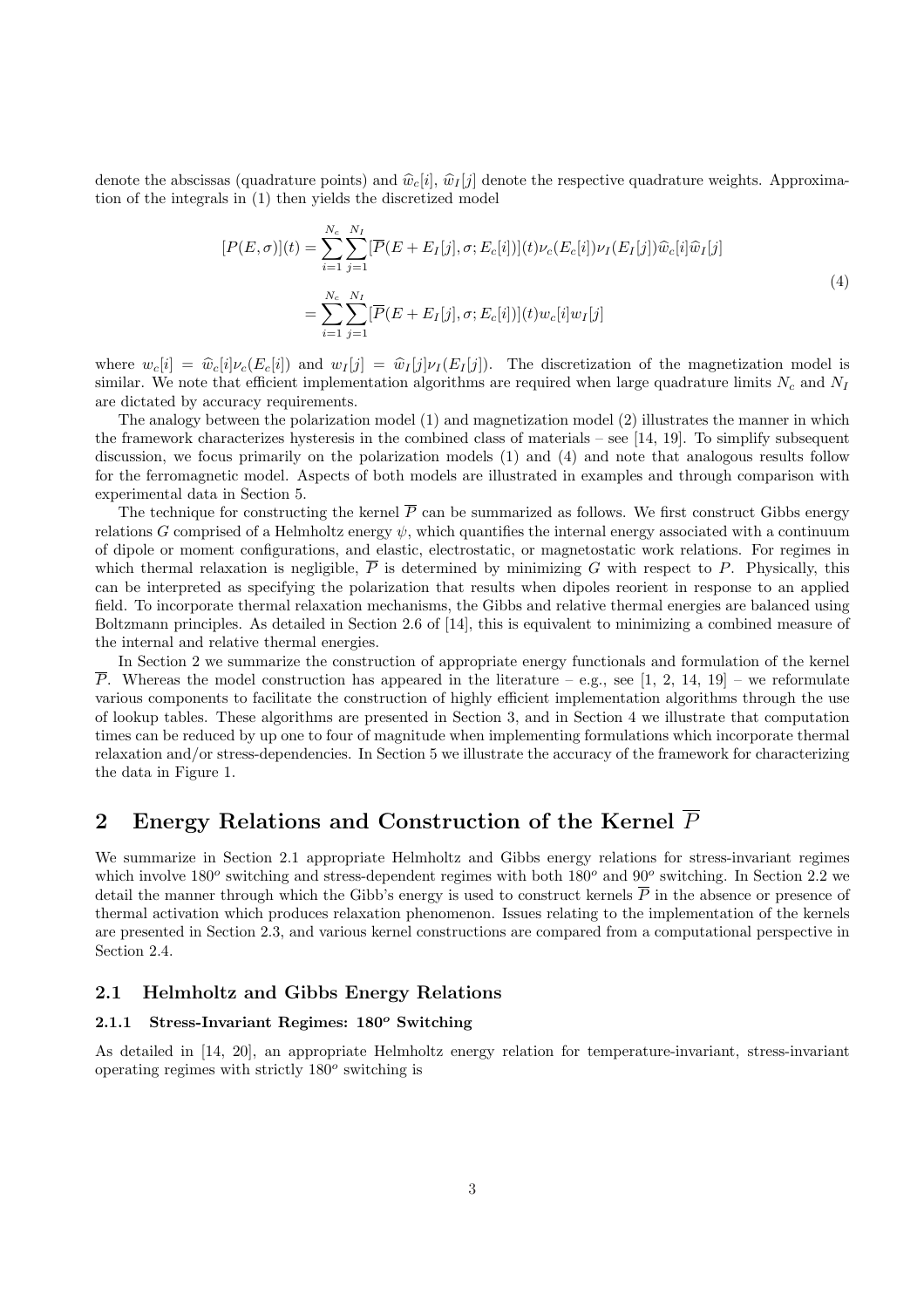

Figure 2: (a) Helmholtz energy for the stress-invariant case, and (b) Helmholtz energy for the stress-dependent case.

$$
\psi(P) = \begin{cases}\n\eta(P + P_R)^2/2, & P \le P_I \\
\frac{\eta}{2}(P_I - P_R) \left(\frac{P^2}{P_I} - P_R\right), & |P| < P_I, \\
\eta(P - P_R)^2/2, & P \ge P_I\n\end{cases} (5)
$$

where  $P_I$  denotes the positive inflection point,  $P_R$  is the local remanence value, and  $\eta$  is the reciprocal slope  $\frac{\partial E}{\partial P}$ . It is shown in Section 2.2 that using this piecewise quadratic approximation for the energy results in a piecewise linear kernel where  $\eta$  is the reciprocal slope of the positive and negative kernel branches. This energy relation is plotted in Figure 2(a).

The Helmholtz energy (5) quantifies the internal energy associated with positive and negative dipole orientations. The Gibbs energy relation

$$
G(E, P) = \psi(P) - EP \tag{6}
$$

balances this internal energy with the electrostatic energy or work performed by an applied external field. As detailed [14], where the Legendre transform properties of G are discussed, care must be taken to interpret  $E$  as the independent variable and P as the dependent variable.

#### 2.1.2 Stress-Dependent Regimes:  $180^{\circ}$  and  $90^{\circ}$  Switching

The Helmholtz relation (5) was derived under the assumption that dipoles are aligned either in the field direction or diametrically opposite to it – this characterizes the internal energy associated with field-induced  $180^{\circ}$  switching. As illustrated in Figure 3, the application of stresses perpendicular to the poling direction additionally produces  $90^{\circ}$  switching. It is illustrated in [1, 2] that whereas the strict incorporation of  $90^{\circ}$  switching requires a 2-D or 3-D energy landscape, reasonable approximations can be obtained for a number of applications with 1-D Helmholtz relations whose minima correspond with  $180^\circ$  and  $90^\circ$  dipole positions, as shown in Figure 2(b). We summarize this latter case.

Following the development in [1, 2], the Helmholtz energy quantifying the internal energy associated with the three dipole states is taken to be

$$
\psi_p(P) = \begin{cases}\n\eta(P + P_R)^2/2, & P \le -P_I \\
\eta_1(P + P_m)^2/2 + \beta, & -P_I < P < -P_{90I} \\
\eta_2 P^2/2 + \Delta, & |P| < P_{90I} \\
\eta_1(P - P_m)^2/2 + \beta, & P_{90I} < P < P_I \\
\eta(P - P_R)^2/2, & P \le -P_I\n\end{cases} \tag{7}
$$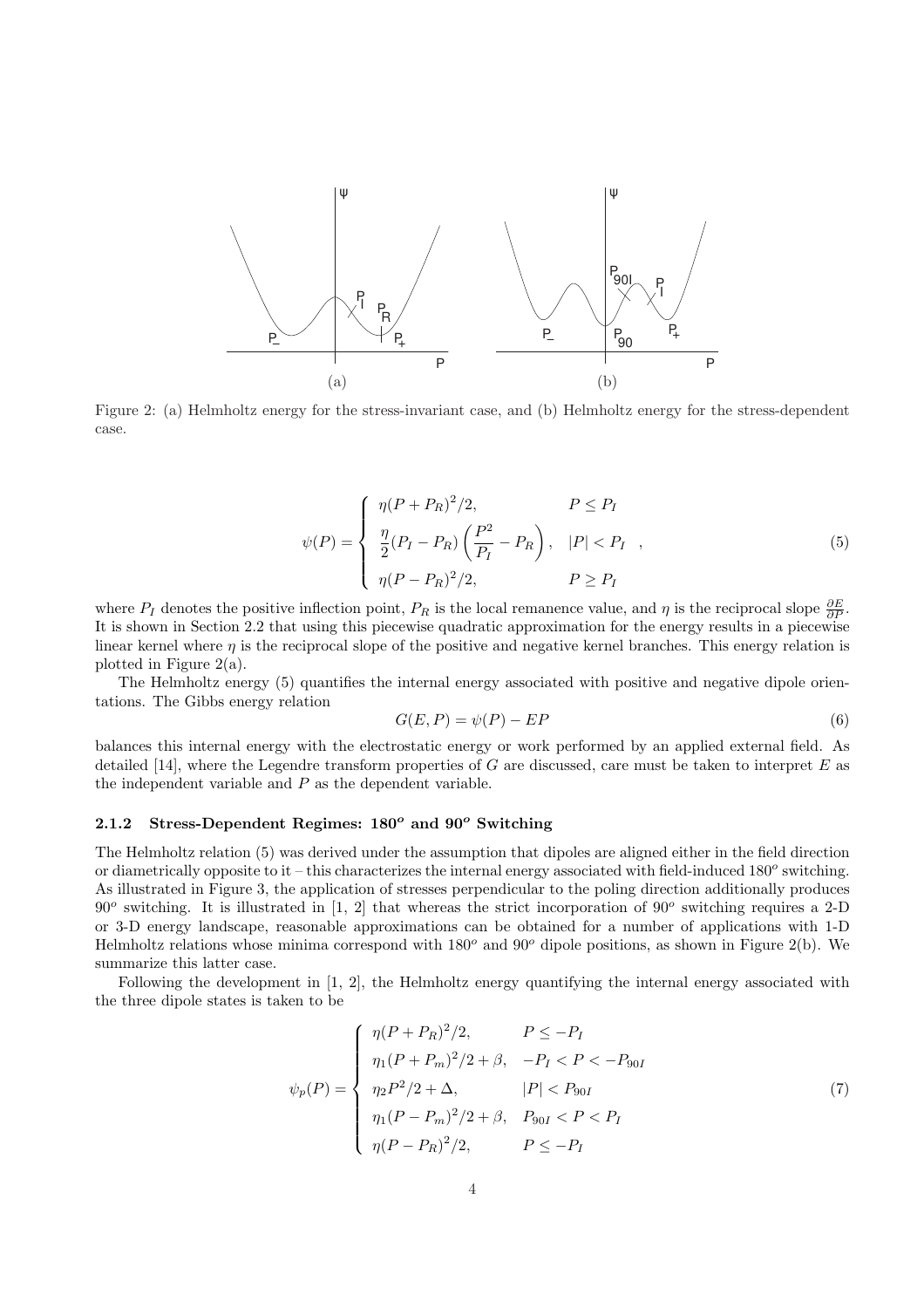

Figure 3: Possible polarization states of a single crystal including (a) the state with 0 applied field, (b) the  $180^\circ$ switch which occurs with a sufficiently strong negative field, and  $(c)$  a  $90^{\circ}$  switch induced by stress.

where

$$
P_m = \frac{\eta (P_I - P_R) P_{90I} - \eta_2 P_{90I} P_I}{\eta (P_I - P_R) - \eta_2 P_{90I}}, \qquad \eta_1 = \eta \frac{P_I - P_R}{P_I - P_m},
$$
  

$$
\beta = \frac{\eta}{2} (P_I - P_R)^2 - \frac{\eta_1}{2} (P_I - P_m)^2, \qquad \Delta = \frac{\eta_1}{2} (P_{90I} - P_m)^2 + \beta - \frac{\eta_2}{2} P_{90I}^2.
$$

The parameters  $P_{90I}$  and  $\eta_2$  are analogous to  $P_I$  and  $\eta$ , except they apply to dipoles that are normal to the applied field (i.e., in a  $90^{\circ}$  orientation). Note that due to the one dimensional context, we consider all normal directions as the same state. This distinguishes this from a true 2-D approach but greatly simplifies the computation.

The energy relation (7) incorporates the internal energy associated with dipole switching but neglects electromechanical coupling and elastic contributions. Electromechanical coupling can be quantified by the relation

$$
\psi_{es}(P,\varepsilon) = -a\varepsilon P - q\varepsilon P^2,\tag{8}
$$

where a is the piezoelectric coupling coefficient, q is the electrostrictive coupling coefficient, and  $\varepsilon$  is the strain. The elastic energy for uniaxial regimes is

$$
\psi_{el}(\varepsilon) = \frac{1}{2} Y \varepsilon^2 \tag{9}
$$

where  $Y$  is the Young's modulus of the material. The total Helmholtz energy is thus

$$
\psi(P,\varepsilon) = \psi_p(P) + \psi_{es}(P,\varepsilon) + \psi_{el}(\varepsilon). \tag{10}
$$

The associated Gibb's energy is

$$
G(E, P, \sigma, \epsilon) = \psi(P, \epsilon) - EP - \sigma \epsilon \tag{11}
$$

where  $\sigma$  is the stress. As detailed in [1, 2], enforcement of the quilibrium condition  $\frac{\partial G}{\partial \varepsilon} = 0$  allows the strain to be written as

$$
\varepsilon = Y^{-1}(\sigma + aP + qP^2). \tag{12}
$$

Substituting into (11) yields a Gibb's formulation posed solely in terms of the input field and stress.

### 2.2 Relations for the kernel  $\overline{P}$

#### 2.2.1 Stress-Invariant Regimes:  $180^\circ$  Switching

For regimes in which thermally activated relaxation is negligable, direct minimization of (6) yields the kernel

$$
\overline{P} = \frac{E}{\eta} + P_R \delta \tag{13}
$$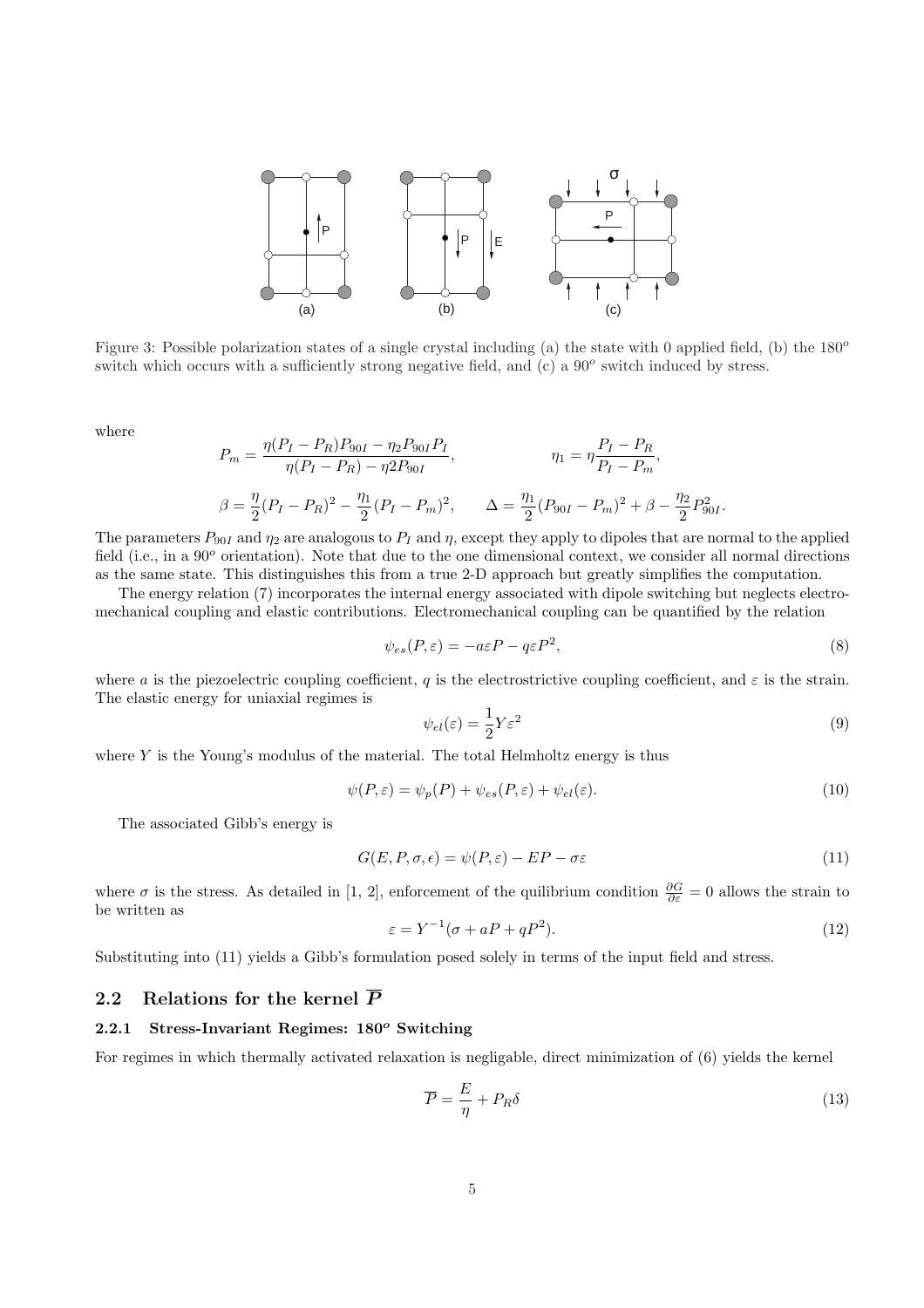where  $\delta = 1$  for positively oriented dipoles and  $\delta = -1$  for negatively oriented dipoles. From (13), it follows that the local coercive field  $E_c$ , local remanence polarization  $P_R$ , and inflection point  $P_I$  are related by the expression

$$
P_I = P_R - \frac{E_c}{\eta}.\tag{14}
$$

Thermal activation is manifested by dipoles having sufficient thermal energy to switch states before a minima of the Gibbs energy is eliminated. To quantify this, the Boltzmann relation

$$
\mu(G) = C \exp(-G(E, P)V/kT) \tag{15}
$$

balances the Gibbs and relative thermal energies, where  $V$  is a reference volume,  $T$  is the temperature in degrees Kelvin, and  $k$  is Boltzmann's constant. The constant  $C$  is a chosen to ensure integration to unity. It is shown in [14, 20] that the resulting kernel is

$$
\overline{P} = x_+ \langle P_+ \rangle + (1 - x_+) \langle P_- \rangle \tag{16}
$$

where  $x_{+}$  denotes the fraction of positively oriented dipoles and

$$
\langle P_{+} \rangle = \frac{\int_{P_{I}}^{\infty} P \exp\left(\frac{-G(E, P)V}{kT}\right) dP}{\int_{P_{I}}^{\infty} \exp\left(\frac{-G(E, P)V}{kT}\right) dP} \quad , \quad \langle P_{-} \rangle = \frac{\int_{-\infty}^{-P_{I}} P \exp\left(\frac{-G(E, P)V}{kT}\right) dP}{\int_{-\infty}^{-P_{I}} \exp\left(\frac{-G(E, P)V}{kT}\right) dP} \tag{17}
$$

are the average polarizations associated with positive and negative dipole orientations. The evolution of dipole fractions is governed by the differential equation

$$
\dot{x}_{+} = -p_{+-}x_{+} + p_{-+}(1 - x_{+}),\tag{18}
$$

where the likelihoods  $p_{+-}$  and  $p_{-+}$  of a dipole switching from positive to negative, or vice-versa, are

$$
p_{+-} = \frac{\int_{P_I}^{P_I + \epsilon} \exp\left(\frac{-G(E, P)V}{kT}\right) dP}{\tau(T) \int_{P_I}^{\infty} \exp\left(\frac{-G(E, P)V}{kT}\right) dP}, \qquad p_{-+} = \frac{\int_{-P_I - \epsilon}^{-P_I} \exp\left(\frac{-G(E, P)V}{kT}\right) dP}{\tau(T) \int_{-\infty}^{-P_I} \exp\left(\frac{-G(E, P)V}{kT}\right) dP}.
$$
(19)

Here  $\tau$  is the material and temperature-dependent relaxation time and  $\epsilon$  is a small, positive constant (its purpose is detailed in Section 2.3.1).

For implementation purposes, a backward Euler discretization can provide sufficient accuracy when solving (18) if stepsizes are reasonably small. The integrals in (17) and (19) can be solved via quadrature routines. However, this is not necessary in this case, since it is shown in Section 2.3.2 that they can be formulated as a combination of exponential and error functions. These functions are provided by most mathematical libraries and generally provide better performance than direct evaluation in both computation time and accuracy.

#### 2.2.2 Stress-Dependent Regimes:  $180^\circ$  and  $90^\circ$  Switching

The kernel development for the stress-dependent case is analogous but employs the Gibbs relation (11). Due to the definition (7) in the Helmholtz energy, 4 switching points occur: from either positive or negative to  $90^{\circ}$  and from 90<sup>o</sup> to either 180<sup>o</sup> orientation. We let  $E_c$  denote the field at which the polarization switches to a positive orientation and specify the transition to a ninety degree orientation through the independent parameter  $P_I$ . The input electric field levels at which the dipole switches to  $90^{\circ}$  orientations occur at

$$
E_{+90} = \frac{-1}{Y} (2q^2 P_I^3 + 3aq P_I^2 + (a^2 - \eta Y + 2q\sigma) P_I + a\sigma + \eta Y P_R),
$$
  
\n
$$
E_{-90} = \frac{1}{Y} (2q^2 P_I^3 - 3aq P_I^2 + (a^2 - \eta Y + 2q\sigma) P_I - a\sigma - \eta Y P_R).
$$
\n(20)

Note that this implies 180<sup>o</sup> switches will always be symmetric whereas if linear electromechanical coupling is significant, the 90<sup>o</sup> switches may not be symmetric. This was chosen to match behavior observed in stressed ferroelectric materials.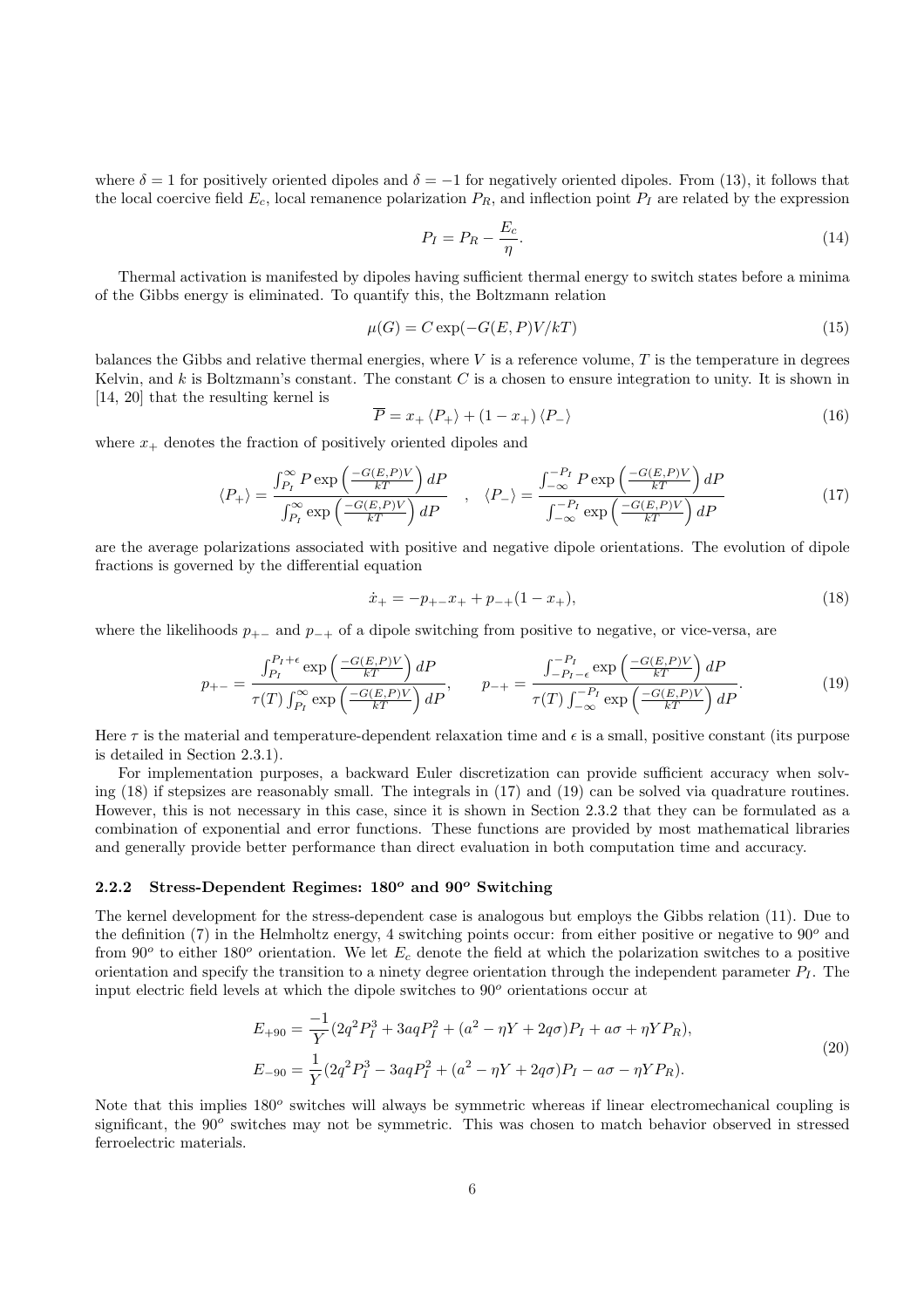For regimes in which thermal activation is negligible, the roots of  $\frac{\partial G}{\partial P}$  may be obtained numerically for each of the cases  $P \ge P_I$ ,  $P \le -P_I$  and  $|P| \le P_{90I}$ . While it is possible that more than one real root may exist, only one is typically within a valid range for P.

To incorporate thermal activation, we again balance (11) with relative thermal energy via the Boltzmann relation (15). This yields three average polarization relations

$$
\langle P_{+} \rangle = \frac{\int_{P_{I}}^{\infty} P \exp\left(\frac{-G(E, P)V}{kT}\right) dP}{\int_{P_{I}}^{\infty} \exp\left(\frac{-G(E, P)V}{kT}\right) dP}, \qquad \langle P_{-} \rangle = \frac{\int_{-\infty}^{-P_{I}} P \exp\left(\frac{-G(E, P)V}{kT}\right) dP}{\int_{-\infty}^{-P_{I}} \exp\left(\frac{-G(E, P)V}{kT}\right) dP},
$$
\n
$$
\langle P_{90} \rangle = \frac{\int_{-P_{90I}}^{P_{90I}} P \exp\left(\frac{-G(E, P)V}{kT}\right) dP}{\int_{-P_{90I}}^{P_{90I}} \exp\left(\frac{-G(E, P)V}{kT}\right) dP}.
$$
\n(21)

corresponding to the three dipole states. Since dipoles have three orientations, we must keep track of the fraction oriented positively  $x_+$  and negatively  $x_-\$ . The third fraction is given by  $x_{90} = 1-x_+ - x_-\$ . This resulting kernel is

$$
\overline{P} = x_+ \langle P_+ \rangle + x_- \langle P_- \rangle + (1 - x_+ - x_-) \langle P_{90} \rangle. \tag{22}
$$

The evolution of dipole fractions is simplified by assuming that a dipole may only switch to an adjacent state; i.e., a negative dipole must switch to 90<sup>o</sup>, not directly to positive. This yields the likelihood relations

$$
p_{+90} = \frac{\int_{P_I}^{P_I + \epsilon} \exp\left(\frac{-G(E, P)V}{kT}\right) dP}{\tau(T) \int_{P_I}^{\infty} \exp\left(\frac{-G(E, P)V}{kT}\right) dP}, \qquad p_{-90} = \frac{\int_{-P_I - \epsilon}^{-P_I} \exp\left(\frac{-G(E, P)V}{kT}\right) dP}{\tau(T) \int_{-\infty}^{-P_I} \exp\left(\frac{-G(E, P)V}{kT}\right) dP},
$$
\n
$$
p_{90+} = \frac{\int_{P_{90I}}^{P_{90I}} \exp\left(\frac{-G(E, P)V}{kT}\right) dP}{\tau(T) \int_{-P_{90I}}^{P_{90I}} \exp\left(\frac{-G(E, P)V}{kT}\right) dP}, \qquad p_{90-} = \frac{\int_{-P_{90I}}^{-P_{90I} + \epsilon} \exp\left(\frac{-G(E, P)V}{kT}\right) dP}{\tau(T) \int_{-P_{90I}}^{P_{90I}} \exp\left(\frac{-G(E, P)V}{kT}\right) dP} \tag{23}
$$

and the differential equation

$$
\begin{bmatrix} x_- \\ x_+ \\ x_+ \end{bmatrix} = \begin{bmatrix} -p_{-90} - p_{90-} & -p_{90-} \\ -p_{90+} & -p_{+90} - p_{90+} \end{bmatrix} \begin{bmatrix} x_- \\ x_+ \end{bmatrix} + \begin{bmatrix} p_{90-} \\ p_{90+} \end{bmatrix}
$$
(24)

governing the evolution of dipole fractions. Again, a backward Euler method typically provides sufficient accuracy while minimizing computation. We note that unlike the stress-free case, the integrals in  $(21)$  and  $(23)$  cannot be reduced to error functions and exponentials and hence must be approximated with a quadrature method.

#### 2.3 Theoretical and Practical Implementation Details

We summarize here issues pertaining to the construction of components arising in the kernel definitions and implementations.

### 2.3.1 Construction of Likelihood Relations

The relations (19) and (23) quantify the likelihood that dipoles achieve the relative thermal energy required to reorient in advance of fields required to eliminate minima of the Gibbs energy. As detailed in Section 2.6 of [14], this is initially formulated as a sum of the discrete set of dipole states with the continuum assumption and subsequent integration performed to facilitate evaluation of the likelihoods. For the discrete set of states, the likelihoods are computed by point evaluation of  $G$  at  $P<sub>I</sub>$ . Under the assumption of a continuum, however, point evaluation yields probabilities and hence likelihoods of 0. Thus, care must be taken when formulating appropriate likelihood relations.

One approach is to employ the formulations (19) and (23) where  $\epsilon$  is chosen to be a small positive constant. The resulting likelihood relations are well-posed but have the disadvantage of requiring an additional, nonphysical parameter  $\epsilon$ .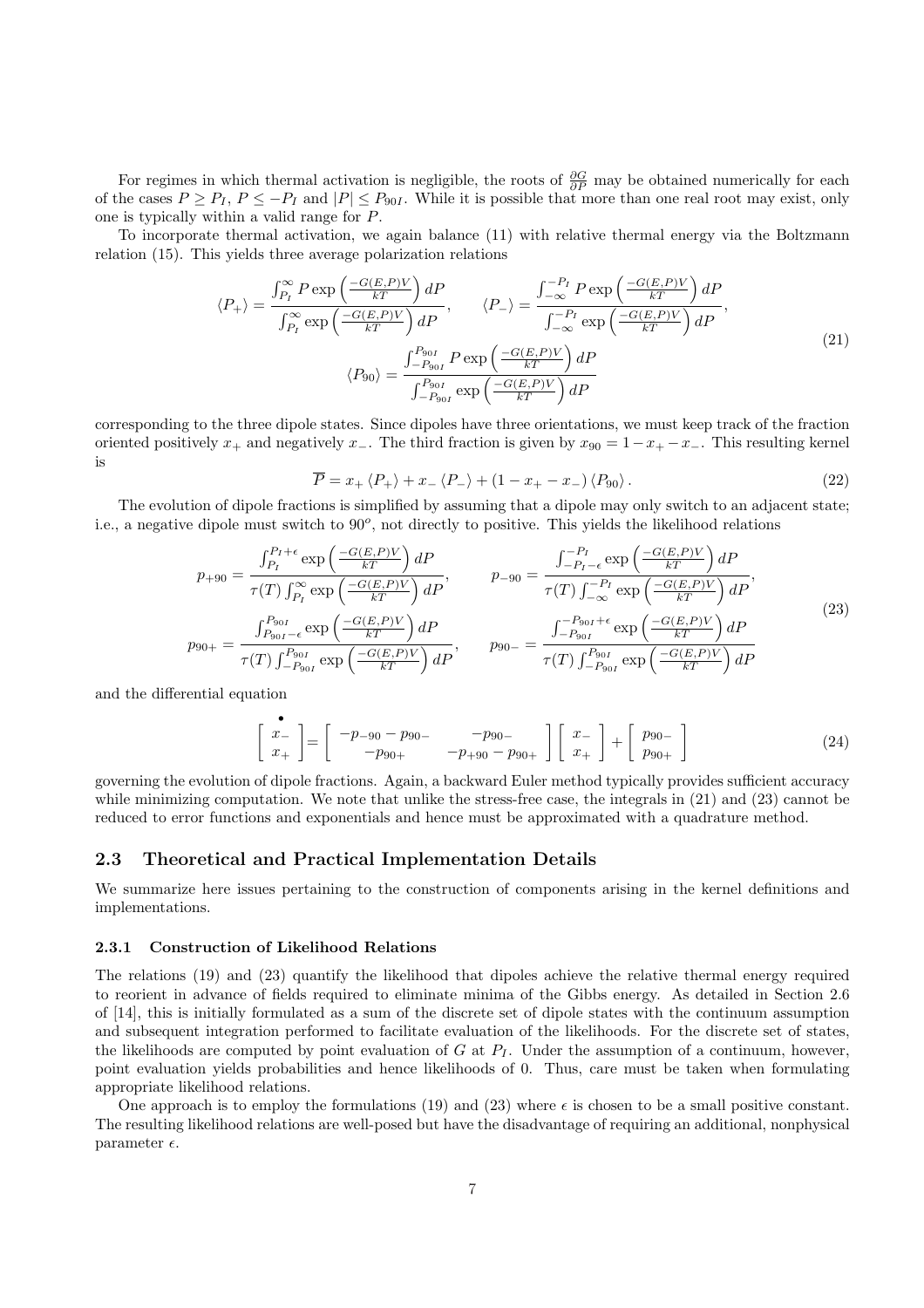Alternatively, one can approximate the integrals in (19) and (23) with Riemann sums and incorporate  $\epsilon$  into the relaxation time  $\tau$  to obtain the expressions

$$
p_{+-} = \frac{\exp\left(\frac{-G(E, P_I)V}{kT}\right)}{\tau(T)\int_{P_I}^{\infty} \exp\left(\frac{-G(E, P)V}{kT}\right)dP}, \qquad p_{-+} = \frac{\exp\left(\frac{-G(E, -P_I)V}{kT}\right)}{\tau(T)\int_{-\infty}^{-P_I} \exp\left(\frac{-G(E, P)V}{kT}\right)dP}.
$$
(25)

This avoid the uncertainty in the choice of  $\epsilon$  and is advantageous in 2-D and 3-D models where the integrals become surface or volume integrals. For stress-invariant one-dimensional models, both likelihood relations may be expressed in terms of the complementary error function. While either approach is reasonable and yields similar results, we employ the former approach in subsequent algorithms.

Either approach for determining likelihood may still yield the nonphysical situation that a dipole has not switched even after its input  $E_e$  has passed the coercive point. The likelihood calculation is intended to allow dipoles to switch ahead of this point. However, for some parameter values it may dictate that dipoles attempt to switch infrequently, possibly not until after the field has passed the coercive point. To remove this possibility, we employ (19) only when  $E_e < E_c$  (for  $p_{-+}$ ) or  $E_e > -E_c$  (for  $p_{+-}$ ). For other values, the likelihood is defined to be  $\frac{1}{\tau(T)}$ . Analogous definitions are employed for (23). This also has a computational advantage, as (19) or (23) may overflow the floating point number system for values of  $E<sub>e</sub>$  well beyond the coercive point. This definition removes these floating point overflows from consideration.

#### 2.3.2 Conversion of Integrals to Exponentials and Error Functions

In the stress-invariant thermal activation case, the integrals in (17) and (19) can be expressed in terms of exponential and complementary error functions to simplify their computation. For brevity, this will only be derived for the positive likelihood and average polarization. The computation of negative likelihood and average polarization relations is analogous. Consider the integral

$$
\int_x^y \exp\left(-\frac{GV}{kT}\right) = \int_x^y \exp\left(-\frac{V}{kT}\left(\frac{\eta}{2}(P - P_R)^2\right) - EP\right).
$$

This can be rewritten as

$$
\alpha \int_{x}^{y} \exp\left(-\frac{\eta V}{2kT} \left(P - \left(P_{R} + \frac{E}{\eta}\right)\right)^{2}\right) dP
$$
  
= 
$$
\alpha \int_{(x-P_{R}-E_{e}/\eta)\sqrt{\eta V/2kT}}^{(y-P_{R}-E_{e}/\eta)\sqrt{\eta V/2kT}} \exp\left(-t^{2}\right) dt
$$
  
= 
$$
\alpha \sqrt{\frac{2kT}{\eta V}} \left[ \text{erfc}\left(\left(x-P_{R} - \frac{E}{\eta}\right)\sqrt{\frac{\eta V}{2kT}}\right) - \text{erfc}\left(\left(y-P_{R} - \frac{E}{\eta}\right)\sqrt{\frac{\eta V}{2kT}}\right) \right]
$$

where  $\alpha = \exp(P_R^2 - (P_R + \frac{E}{\eta})^2)$ . Applying this to the likelihood definition and substituting for  $P_I$  yields

$$
p_{+-} = \frac{1}{\tau} \left[ 1 - \frac{\text{erfc}\left( \left( -\frac{E_c}{\eta} - \frac{E}{\eta} + \epsilon \right) \sqrt{\frac{\eta V}{2kT}} \right)}{\text{erfc}\left( \left( -\frac{E_c}{\eta} - \frac{E}{\eta} \right) \sqrt{\frac{\eta V}{2kT}} \right)} \right].
$$
 (26)

To specify the average polarization, we note that

$$
\int_{P_I}^{\infty} P \exp\left(-\frac{GV}{kT}\right) dP = \alpha \int_{P_I}^{\infty} P \gamma dP = -\frac{\alpha kT}{\eta V} \int_{P_I}^{\infty} \frac{-\eta V}{kT} \left(P - P_R - \frac{E}{\eta}\right) \gamma dP + \alpha \left(P_R + \frac{E}{\eta}\right) \int_{P_I}^{\infty} \gamma dP
$$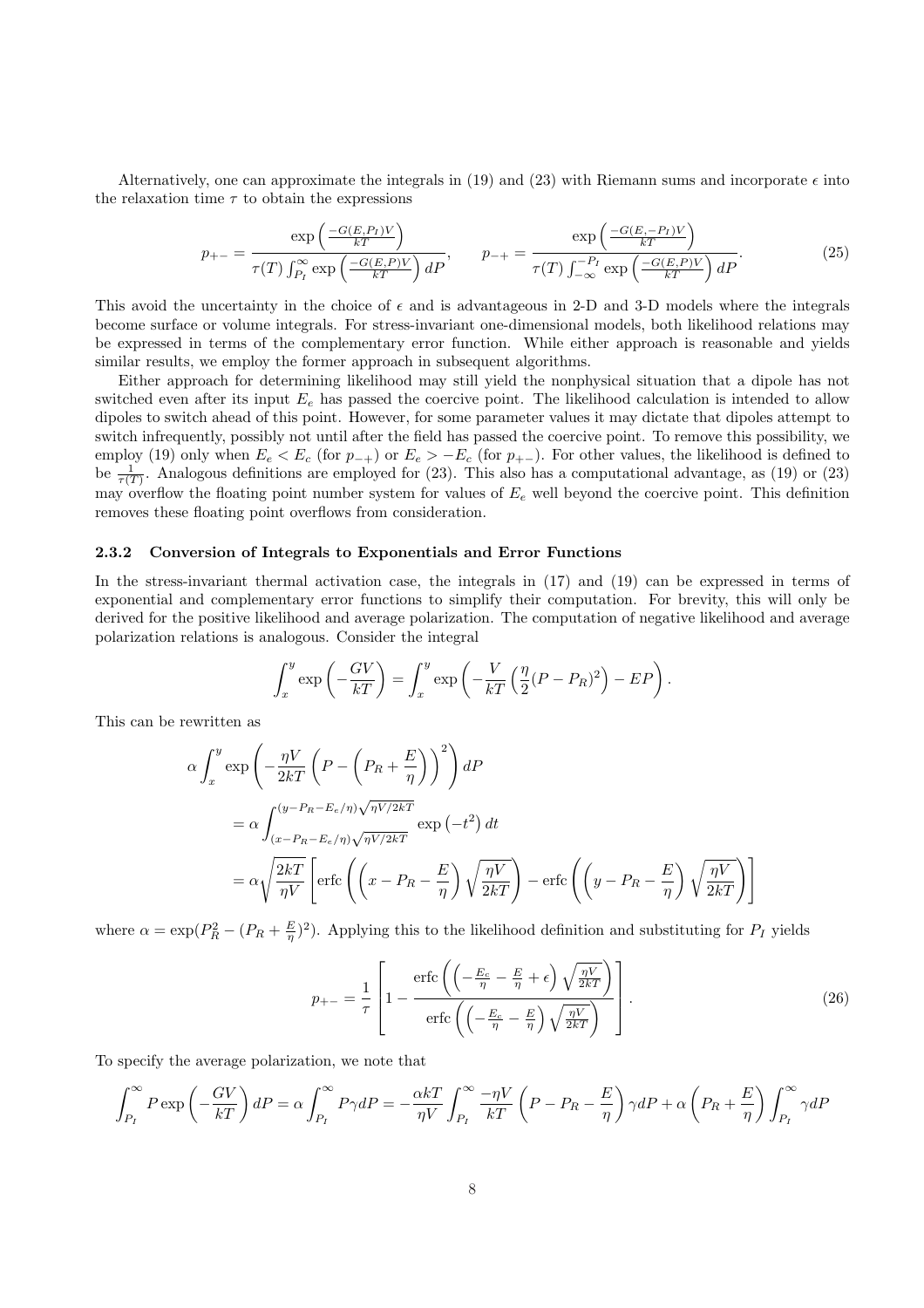where  $\gamma = \exp(-\frac{\eta V}{2kT}(P - P_R - \frac{E}{\eta})^2)$ . The first integrand is now the derivative of  $\gamma$  which yields

$$
\langle P_{+} \rangle = \sqrt{2} \left( \frac{\eta V}{kT} \right)^{\frac{3}{2}} \left[ \frac{\exp \left( -\left( -\frac{E_{c}}{\eta} - \frac{E}{\eta} \right) \frac{\eta V}{2kT} \right)}{\text{erfc} \left( \left( -\frac{E_{c}}{\eta} - \frac{E}{\eta} \right) \sqrt{\frac{\eta V}{2kT}} \right)} \right] + \frac{E}{\eta} + P_{R}.
$$
 (27)

We note that this re-formulation is not possible in the stress-dependent case due to the additional terms in (11).

#### 2.3.3 Quadrature Methods and Stress-Dependence

In addition to requiring quadrature methods to evaluate (21) and (23), stress-dependence also necessitates care when choosing the quadrature method used to approximate the coercive field integral in (4). Note that  $\nu_c(x)$ is defined only for  $x > 0$ . Some quadrature methods for this distribution – such as a trapezoid or Simpson's rule – will include the zero endpoint. As long as  $\nu_c(0) = 0$ , this poses no issue. However, if  $\nu_c(0) \neq 0$ , the stress-invariant formulations will still yield reasonable results. In the stress-dependent formulation,  $\nu_c(0) \neq 0$ gives dipoles whose coercive point from  $90^{\circ}$  to positive is the same as from  $90^{\circ}$  to negative, i.e., dipoles try to switch both directions at once. This yields nonphysical and numerically ambiguous results. For this reason, implementation of the stress-dependent formulation must avoid  $\nu_c$  quadrature points at 0 either by enforcing  $\nu_c(0) = 0$  or by employing a quadrature method that does not use the left endpoint. Gaussian quadrature is a natural choice for this reason as well as for accuracy.

#### 2.3.4 Avoidance of Overflow

A final note regards the calculation of (21) and (23). Whereas the equations themselves are well-defined, the numerators and denominators may grow quite large or small, leading to either a numerical overflow or underflow/division by zero. This occurs more frequently for large  $V/kT$ . As discussed in [14], the activation behavior approaches the negligible relaxation model as  $V/kT \longrightarrow \infty$ . Thus, overflow is dealt with by substituting the limit – the same energy minimization performed in the negligible activation case – whenever it occurs.

#### 2.4 Numerical Cost of Kernels

The run-times for algorithms directly implementing the kernels  $\overline{P}$  specified in (13), (16) and (22) are summarized in Table 1. We note that inclusion of stress-dependence results in an algorithm that runs approximately 25 times slower whereas the inclusion of thermal relaxation requires at least 90 times more computational effort. In the worst case, inclusion of both relaxation and stress-dependence is over 28,000 times slower than assuming both are negligible.

It should be emphasized that the run-time depends greatly on several implementation criteria. For example, in the stress-dependent negligible relaxation case, the roots of a cubic polynomial must be computed. These may be computed through equations for cubic polynomials or through eigenvalue calculation (the MATLAB roots command employs the latter approach). The choice of method will impact the run-time but does not change the qualitative difference in computation time between formulations.

| Implementation Algorithm                | $Run-time(s)$         |
|-----------------------------------------|-----------------------|
| stress-invariant, negligible relaxation | $2.758 \times 10^{1}$ |
| stress-invariant, relaxation            | $2.448 \times 10^3$   |
| stress-dependent, negligible relaxation | $6.751 \times 10^{2}$ |
| stress-dependent, relaxation            | $7.880 \times 10^5$   |

Table 1: Run-times employing a direct implementation the kernels  $\overline{P}$  specified in (13), (16) and (22). Run-times are for 120,000 temporal iterations and 80 quadrature points for each of the integrals in (4).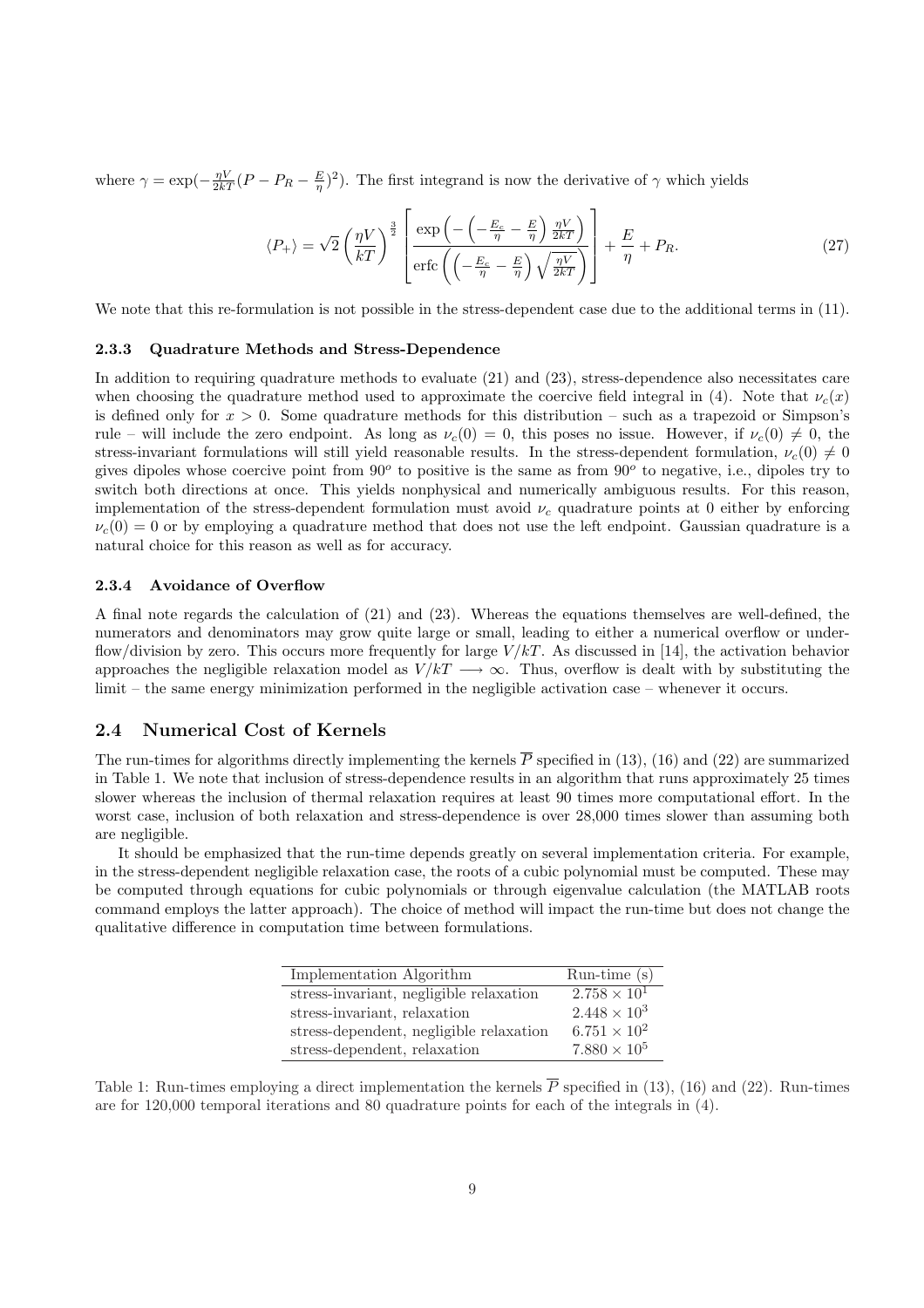# 3 Look-up Tables for Faster Computation

It has been demonstrated that inclusion of stress-dependencies or thermal relaxation mechanisms increases the computation effort (defined as floating point operations) by over an order of magnitude in all cases. For many control systems, this will preclude the possibility of real-time implementation. To improve efficiency, the model can be approximated to within an arbitrary degree of accuracy by employing look-up tables. This effectively trades memory for computation time. The necessary lookup tables will be derived for thermal relaxation, stressdependence, and combined relaxation and stress-dependent formulations.

### 3.1 Algorithm for Negligible Relaxation, Stress-Invariant Regimes

Regimes with negligible relaxation and stresses do not require lookup tables. However, the computation time may be halved through algorithm optimizations. Note that the discretized model may be written as

$$
P = \sum_{i=1}^{N_c} \sum_{j=1}^{N_I} w_c[i] w_I[j] \left( \frac{E}{\eta} + \frac{E_I[j]}{\eta} + P_R \delta[i, j] \right)
$$
  
= 
$$
\frac{E}{\eta} \sum_{i=1}^{N_c} \sum_{j=1}^{N_I} w_c[i] w_I[j] + \sum_{i=1}^{N_c} \sum_{j=1}^{N_I} w_c[i] w_I[j] \frac{E_I[j]}{\eta} + \sum_{i=1}^{N_c} \sum_{j=1}^{N_I} w_c[i] w_I[j] P_R \delta[i, j].
$$
 (28)

In this form, the first term is a constant times the input field, whereas the second is constant. Only the third term will depend on each quadrature point. Premultiplying either  $w_c$  or  $w_I$  by  $P_R$  further reduces the number of computations per time step. These changes are reflected in Algorithm 1. Similar optimizations were performed for each of the following formulations.

### 3.2 Algorithm for Thermal Relaxation, Stress-Invariant Regimes

As shown in Section 2.4, the majority of the computational effort for the stress-invariant relaxation model is spent in the computation of the average polarization and likelihood relations (17) and (19). If it were possible to calculate and store these values in advance, the per iteration time would decrease significantly. The input field  $E$  is bounded by physical constraints whereas the quadrature points must also be bounded due to the decay of  $\nu_c$  and  $\nu_I$  as posited in (3). Thus, the values associated with each exp and erfc evaluation are bounded and this bound can be determined a priori. This defines the lookup table approach; before running the algorithm, the range between each input is discretized, and the values of (17) and (19) are computed and stored for every grid element. With even a moderate number of time steps, this reduces the overall computational effort; however, the

 $\#$ Initial Setup – to be done in advance  $addit = \sum_{i=0}^{N_c-1} \sum_{j=0}^{N_I-1} w_c[i]w_I[j]E_I[j]$  /η  $w_{sum} = \sum_{i=0}^{N_c-1} \sum_{j=0}^{N_I-1} w_c[i]w_I[j]$  /η For  $(j = 0 ... N_I - 1)$ ,  $w_I[j] = w_I[j]P_R$  End For # Begin Iteration For  $k = 0 \dots$  length $(E) - 1$  $P[k] = addit + w_{sum}E$ For  $j = 0 \dots N_I - 1$  $out = 0$  $E_e = E + E_I[j]$ For  $i = 0 \dots N_c - 1$ If  $E_e + E_c[i]\delta[i, j] > 0$  $\delta[i, j] = 1;$  $out = out + w_c[i]$ Else  $\delta[i, j] = -1$  $out = out - w_c[i]$ End If End For  $P[k] = P[k] + w_I[j] \text{ out}$ End For End For

Algorithm 1: Implementation algorithm for regimes with negligible relaxation and no applied stress.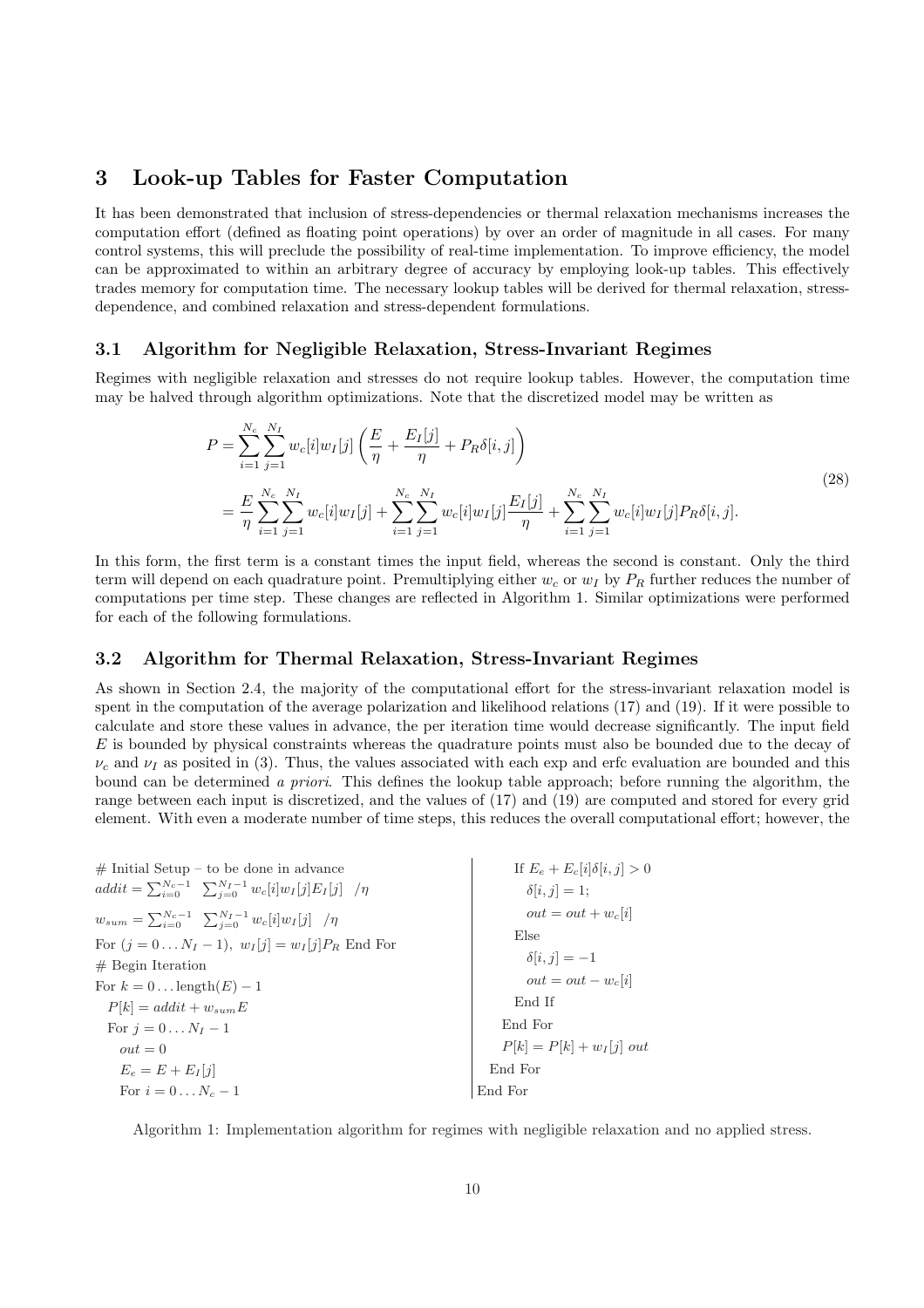main purpose is to replace computationally intense real-time components of the algorithm by offline computations and efficient memory usage.

It may appear that the resulting grid is three dimensional with one dimension for each of the input field  $E$ , interaction field  $E_I$  and coercive field  $E_c$ . However, E and  $E_I$  are related by  $E_e = E + E_I$  and as such will always share a single dimension in the grid. Further, these variables always occur as the combination

$$
E_{tmp-} = E + E_I - E_c
$$

in the relations for  $\langle P_-\rangle$  and  $p_{-+}$  whereas for  $\langle P_+\rangle$  and  $p_{+-}$  the variables occur as

$$
E_{tmp+} = E + E_I + E_c.
$$

We therefore compute the bounds of  $E_{tmp-}$  and  $E_{tmp+}$ , discretize these variables, and calculate four 1-D tables of values, one for each of  $\langle P_-\rangle$ ,  $p_{-+}, \langle P_+\rangle$  and  $p_{+-}$ . Further memory can be saved by noting that the likelihoods need not be calculated for values of  $E_{tmp-} > 0$  or  $E_{tmp+} < 0$  as they are defined to be constant in these cases (see Section 2.3). Pseudocode for this formulation is given in Algorithm 2.

It should be noted that the likelihoods and average polarizations need not use the same discretization of  $E_{tmp-}$  and  $E_{tmp+}$ ; in fact, the best accuracy for a given memory usage can be obtained by storing more points for the likelihoods than for the average polarizations. This is due to the likelihoods being exponential functions whereas the average polarizations are nearly linear.

Memory usage and algorithmic accuracy, defined as the difference between the lookup table approximation and a direct model implementation, are linearly related. However, the number of computations performed by the real-time portion algorithm is independent of the lookup table size; the difference is completely contained in the offline setup.

### 3.3 Algorithm for Stress-Dependent, Negligible Relaxation Regimes

When stress-dependence is considered in the absence of relaxation, there are no likelihoods to compute. However, minimizing (11) requires computing zeros of a cubic polynomial. Given the piecewise definition of  $\psi_P$ , this

$$
\# \text{ Initial Setup - to be done in advance} \text{ Determine ranges for each average and likelihood} \# Begin Iteration \text{ and calculate look-up tables} \# Note: \n
$$
\# \text{ Note: } \beta = \sqrt{2kT/\eta V}
$$
\n
$$
\# \langle P_{-} \rangle = -(\beta/\sqrt{\pi}) \exp((-E_{tmp} - / \eta \beta)^{2})/\text{erfc}(E_{tmp} - / \eta \beta)
$$
\n
$$
\# \langle P_{+} \rangle = (\beta/\sqrt{\pi}) \exp((-E_{tmp} - / \eta \beta)^{2})/\text{erfc}(E_{tmp} - / \eta \beta)
$$
\n
$$
\# \langle P_{+} \rangle = (\beta/\sqrt{\pi}) \exp((-E_{tmp} - / \eta \beta)^{2})/\text{erfc}(E_{tmp} - / \eta \beta)
$$
\n
$$
\# \langle P_{+} \rangle = (\beta/\sqrt{\pi}) \exp((-E_{tmp} - / \eta \beta)^{2})/\text{erfc}(E_{tmp} - / \eta \beta)
$$
\n
$$
\# \langle P_{+} \rangle = (\Delta t/\tau)(1 - \text{erfc}((E_{tmp} - / \text{eta} + \epsilon)/\text{beta})) \text{ for } E_{\epsilon} < E_{\epsilon}
$$
\n
$$
\# \text{ Note: we assume a single stepsize and } E_{\epsilon} \text{ range for}
$$
\n
$$
\# \text{ In the image, we assume a single stepsize and } E_{\epsilon} \text{ range for}
$$
\n
$$
\# \text{ the given value of } \text{ the second} \text{ to } E_{\epsilon} \text{ and } E_{\epsilon} \text{ is not the best choice for accuracy, but the}
$$
\n
$$
\# \text{ the second} \text{ to } E_{\epsilon} \text{ and } E_{\epsilon} \text{ is not the best choice for accuracy, but the}
$$
\n
$$
\# \text{ the second} \text{ to } E_{\epsilon} \text{ and } E_{\epsilon} \text{ and } E_{\epsilon} \text{ are not } \text{ in the image, we have}
$$
\n
$$
\text{For } (i = 0 \dots N_{c} - 1), E_{\epsilon}[i] = E_{\epsilon}[i]/E_{step} \text{ End For}
$$
\n
$$
\text{For } (j = 0 \dots N_{I} - 1), E_{\epsilon}[j] = E_{\epsilon}[i]/E_{step} \text{ End For}
$$
\n
$$
\text{For } j = 0 \dots N_{I} - 1 \text{ and
$$
$$

Algorithm 2: Implementation algorithm for the model with thermal relaxation but negligible stress-dependence. For brevity, all step sizes and value ranges are treated as equal.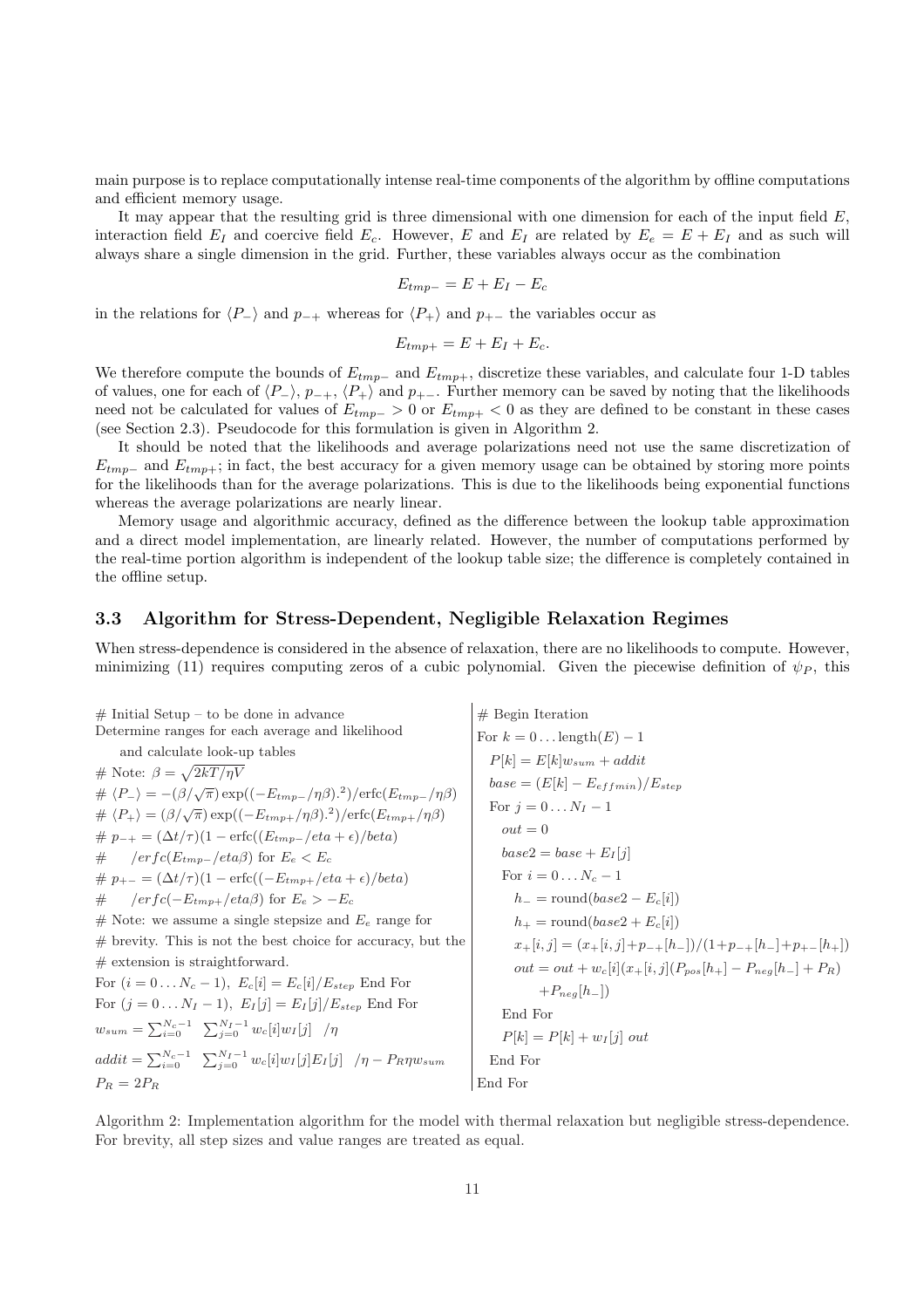effectively yields three different polynomials to minimize corresponding to the three possible dipole orientations. We perform the minimization corresponding to each state in advance and store it in a lookup table. In this case there are two independent variables in (11) that cannot be combined: the input field  $E_e$  and input stress  $\sigma$ . Thus, this formulation requires three 2-D tables.

As in previous algorithms, memory can be conserved by noting that some values need not be computed. For values of  $E_e < -E_c[N_c]$ , the minima corresponding to positive orientations need not be computed because the dipole will have always switched to a different orientation. Likewise negative orientations need not be computed for  $E_e > E_c[N_c]$ , and the ninety degree orientation does not need computed for values at either extreme. This reduces the memory requirement of the table. Implementation of this approach is detailed in Algorithm 3.

Computation in the real-time portion of the algorithm is independent of lookup table size, as in Algorithm 2. However, this algorithm also possesses a way to trade a small amount of computation time for increased accuracy, while holding the table size constant. The second derivative of the energy is small – i.e., the minimized energy corresponding to each dipole state is nearly linear. Much better accuracy can be obtained by linearly interpolating between the table values. Since these values occupy a 2-D grid, this is efficiently approximated by interpolating

 $#$  Initial Setup – to be done in advance Calculate the minimum Gibb's energy tables at the given  $E_e$  and  $\sigma$  values for each possible orientation. Call these  $P_{pos}$ ,  $P_{90}$ , and  $P_{neg}$  $c90posconst = P_I(2q^2P_I^2 - 3aqP_I + a^2 - \eta Y)/Y + \eta P_R$ c90poscoe f  $f = (2qP_I - a)/Y$  $c90posconst = -P_I(2q^2P_I^2 + 3aqP_I + a^2 - \eta Y)/Y - \eta P_R$  $c90poscoeff = -(2qP<sub>I</sub> + a)/Y$ For  $(j = 0 \ldots N_I - 1)$ ,  $E_I[j] = E_I[j]/E_{step}$  End For # Begin Iteration For  $k = 0$ ... length $(E) - 1 \neq \text{length}(E) = \text{length}(\sigma)$  $c90pos = c90poscoef f\sigma[k] + c90posconst$  $c90neq = c90neqce$  f  $\sigma[k] + c90neqconst$  $P[k] = 0$  $\sigma_{ind} = \text{round}((\sigma[k] - \sigma_{min})/\sigma_{step})$  $E_{postmp} = (E[k] - E_{posmin})/E_{step}$  $E_{90tmp} = (E[k] - E_{ninetymin})/E_{step}$  $E_{negtmp} = (E[k] - E_{negmin})/E_{step}$ For  $j = 0 \dots N_I - 1$  $out = 0$  $E_e = E[k] + E_I[i]$  $E_{posind} = \text{round}(E_{postmp} + E_I[j])$  $E_{90ind} = \text{round}(E_{ninetutmn} + E_I[i])$  $E_{negind} = \text{round}(E_{negtmptmp} + E_I[j])$ For  $i = 0 \dots N_c - 1$ If  $\delta[i, j] == 1 \neq$  positive If  $E_e \leq$  = c90neg and  $E_e > -E_c[i]$  $δ[i, i] = 0$  $out = out + w_c[i]P_{90}[E_{90ind}, \sigma_{ind}]$ Else If  $E_e \leq -E_c[i]$ 

 $\delta[i, j] = -1$  $out = out + w_c[i]P_{neq}[E_{neqind}, \sigma_{ind}]$ Else  $out = out + w_c[i]P_{pos}[E_{posind}, \sigma_{ind}]$ End If Else If  $\delta[i, j] == 0 \neq 90$  degree If  $E_e \geq E_c[i]$  $\delta[i, j] = 1$  $out = out + w_c[i]P_{pos}[E_{posind}, \sigma_{ind}]$ Else If  $E_e \leq -E_c[i]$  $\delta[i, j] = -1$  $out = out + w_c[i]P_{neq}[E_{neq}]$ Else  $out = out + w_c[i]P_{90}[E_{90ind}, \sigma_{ind}]$ End If Else  $# 90$  negative If  $E_e \geq c90pos$  and  $E_e \leq E_c[i]$  $\delta[i, j] = 0$  $out = out + w_c[i]P_{90}[E_{90ind}, \sigma_{ind}]$ Else If  $E_e \geq E_c[i]$  $\delta[i, j] = 1$  $out = out + w_c[i]P_{pos}[E_{posind}, \sigma_{ind}]$ Else  $out = out + w_c[i]P_{neg}[E_{negind}, \sigma_{ind}]$ End If End If End For  $P[k] = P[k] + w_I[j] \text{ out}$ End For End For

Algorithm 3: Implementation algorithm for model with stress-dependence but negligible relaxation.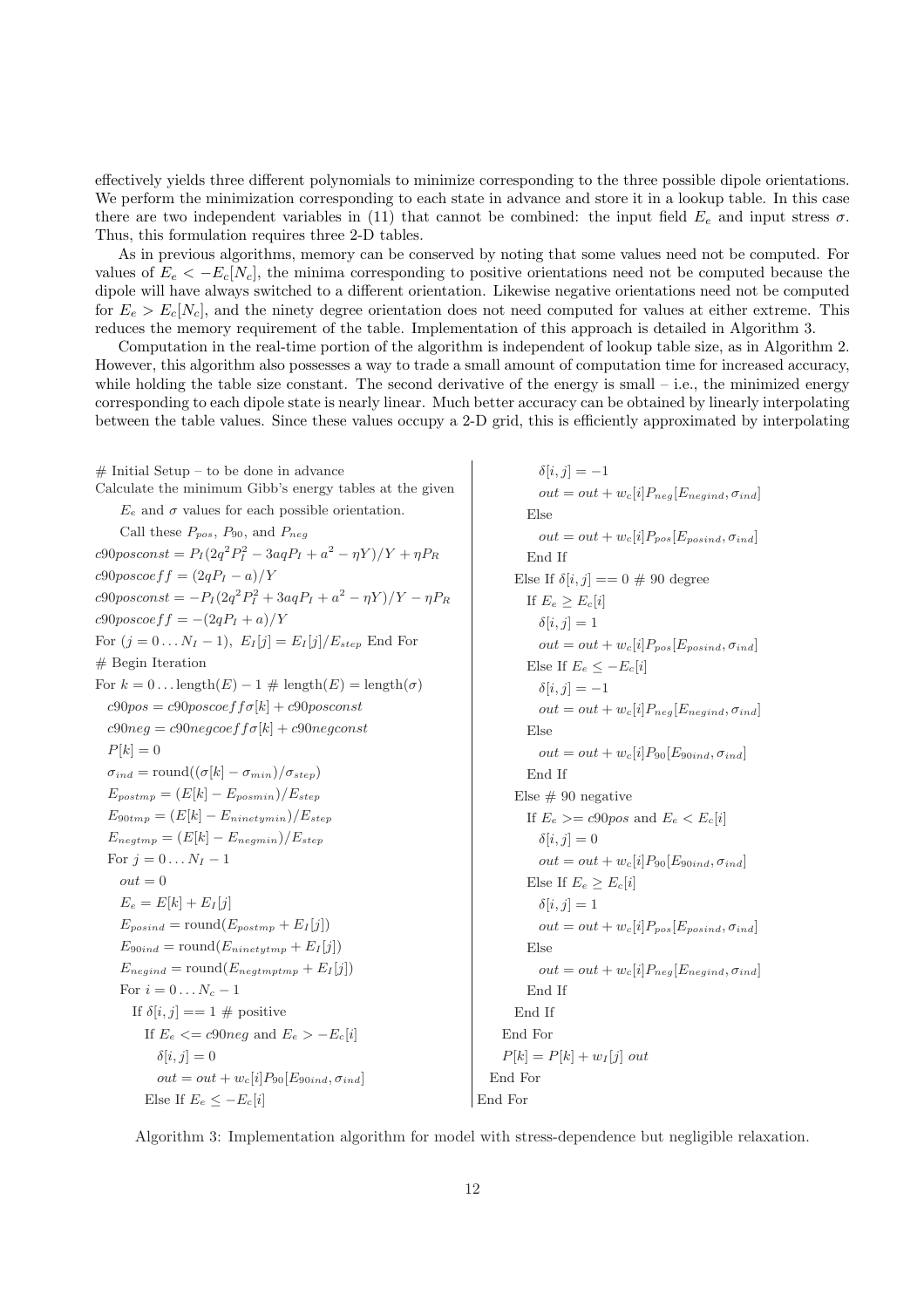along one dimension and then the other. Allowing  $E_1$  and  $\sigma_1$  to represent the closest table value below  $E_e$  and  $\sigma$ , and  $E_2$ ,  $\sigma_2$  to be the values just above the desired value, this can be written in one equation as

$$
\langle P \rangle = P_{11} \left( 1 - \frac{E_e - E_1}{E_{step}} \right) \left( 1 - \frac{\sigma - \sigma_1}{\sigma_{step}} \right) + P_{12} \frac{E_e - E_1}{E_{step}} \left( 1 - \frac{\sigma - \sigma_1}{\sigma_{step}} \right)
$$
  
+ 
$$
P_{21} \left( 1 - \frac{E_e - E_1}{E_{step}} \right) \frac{\sigma - \sigma_1}{\sigma_{step}} + P_{22} \frac{(E_e - E_1)(\sigma - \sigma_1)}{E_{step} \sigma_{step}}.
$$
 (29)

Here  $\langle P \rangle = \langle P_-\rangle$ ,  $\langle P_{90} \rangle$  or  $\langle P_+\rangle$ , values from the table are given by  $P_{11} = \langle P \rangle (E_1, \sigma_1)$ ,  $P_{12} = \langle P \rangle (E_1, \sigma_2)$ , etc.,  $E_{step}$  is the distance between two field values in the table, and  $\sigma_{step}$  the distance between stress values. In the numerical tests detailed in Section 4, this was found to increase the accuracy by 2 to 3 orders of magnitude without significantly altering the computation time.

# 3.4 Algorithm for Thermal Relaxation and Stress-Dependent Regimes

The use of a look-up table becomes less effective when relaxation and stress-dependent effects are both included. Here, the average polarizations and switching likelihoods depend on  $E_e$ ,  $E_c$ , and  $\sigma$ . Unlike the negligible stress case, however, the inclusion of addition terms in (11) no longer allows  $E_e$  and  $E_c$  to be combined into a single variable. This necessitates a 3-D lookup table for each of the average polarizations and stress values, yielding a total of 6 tables. The  $E_c$  dimension can be accommodated exactly by using one value at each of the quadrature points for the  $\nu_c$  distribution, so that error is only introduced on  $E_e$  and  $\sigma$ . However, this will likely require 25-100 times more memory than the stress-only variant. Further, while it does not effect the real-time portion of the algorithm, calculation of the look-up table can be computationally expensive, which effects parameter estimation techniques. Nevertheless, the look-up table does provide three to four orders of magnitude improvement over a direct implementation in the real-time portion of the computations. Implementation for this case is summarized in Algorithm 4.

| # Initial Setup – to be done in advance                                                    | out = 0                                                                                                                                                         |
|--------------------------------------------------------------------------------------------|-----------------------------------------------------------------------------------------------------------------------------------------------------------------|
| Determine ranges for each average and likelihood                                           | For $i = 0...N_c - 1$                                                                                                                                           |
| and calculate look-up tables via quadrature                                                | $\alpha_+ = 1 + p_{90+}[E_{ind}, \sigma_{ind}, i] + p_{+90}[E_{ind}, \sigma_{ind}, i]$                                                                          |
| # brevity. This is not the best choice for accuracy, but the extension is straightforward. | $\alpha_- = 1 + p_{90-}[E_{ind}, \sigma_{ind}, i] + p_{-90}[E_{ind}, \sigma_{ind}, i]$                                                                          |
| For $(j = 0...N_I - 1), E_I[j] = E_I[j]/E_{step}$ End For                                  | $x_{+}[i, j] = (\alpha_x x_{+}[i, j] + p_{90+}[E_{ind}, \sigma_{ind}, i])(\alpha_{+}\alpha_{-}\alpha_{-}\alpha_{-}[i, j] + p_{90-}[E_{ind}, \sigma_{ind}, i]])$ |
| For $k = 0...$ length( $E$ ) – 1                                                           | $x_{-}[i, j] = x_{-}[j, j] + p_{90-}[E_{ind}, \sigma_{ind}, i]])$                                                                                               |
| For $k = 0...$ length( $E$ ) – 1                                                           | $x_{-}[i, j] = x_{-}[j, j] + p_{90-}[E_{ind}, \sigma_{ind}, i]]$                                                                                                |
| For $k = 0...$ length( $E$ ) – 1                                                           | $x_{-}[i, j] = x_{-}[i, j] + p_{90-}[E_{ind}, \sigma_{ind}, i]]$                                                                                                |
| For $k = 0...$ length( $E$ ) – 1                                                           | $x_{-}[i, j] = x_{-}[j, j] + p_{90-}[E_{ind}, \sigma_{ind}, i]]$                                                                                                |
| For $k = 0...$ length( $E$ ) – 1                                                           | $x_{-}[i, j] = x_{-}[j, j] + p_{90-}[E_{ind}, \sigma_{ind}, i]]$                                                                                                |
| For $u_{+$                                                                                 |                                                                                                                                                                 |

Algorithm 4: Implementation algorithm for the model with relaxation and stress-dependence. All step sizes and value ranges in the look-up table are treated as equal for brevity.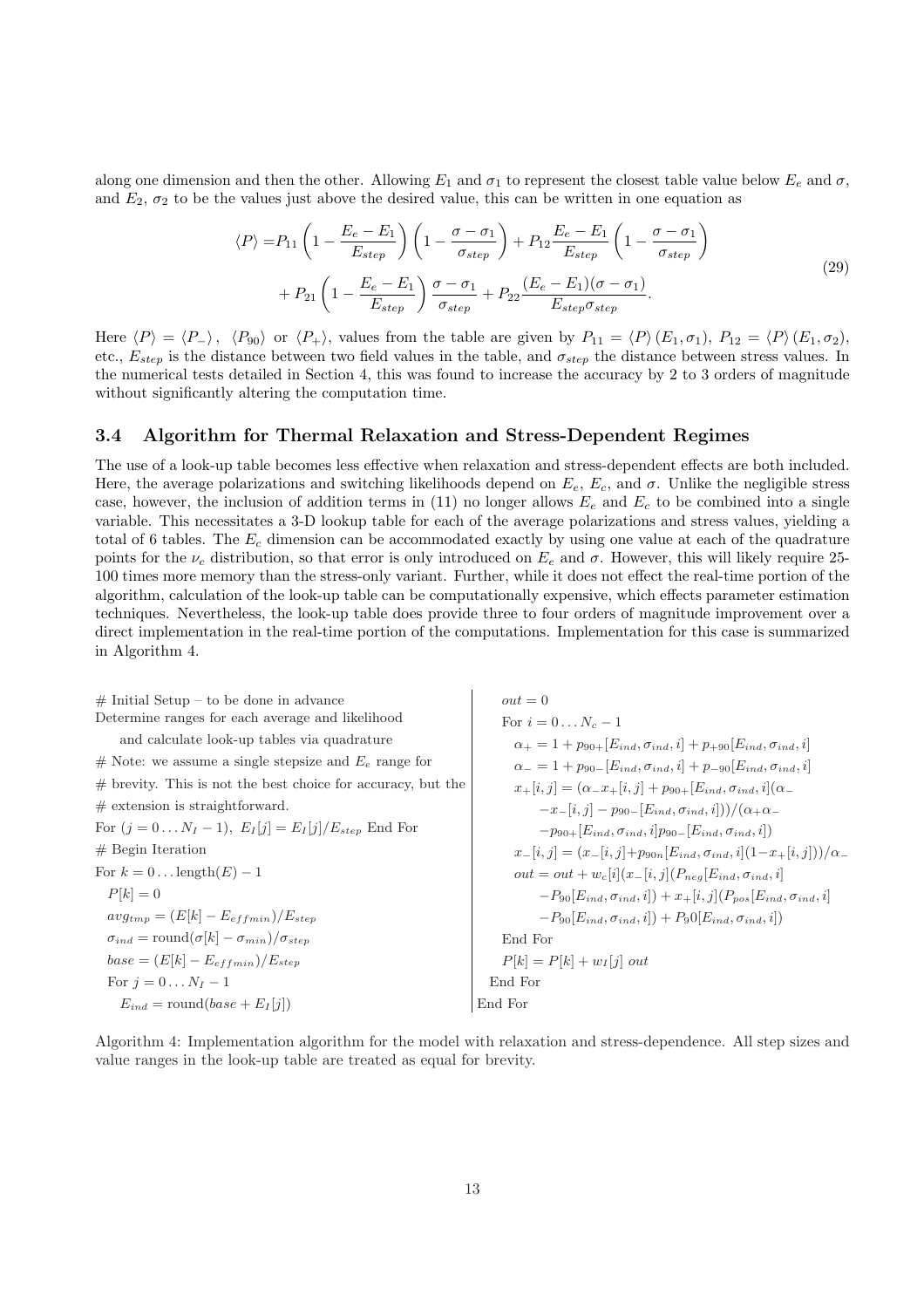

Figure 4: Inputs used for the direct implementation of the model and Algorithms 1-4 based on lookup tables. (a) Input electric field – this pattern repeated 20 times, and (b) Input stress, where applicable

# 4 Lookup Table Approximation Run-times and Error

Compared to the direct "exact" implementation of the homogenized energy model, the lookup table (LUT) implementations yield significantly better performance. Algorithms 1-4 were implemented using the same parameters and iterations as the direct implementations given in Table 1. All computations were performed using a Pentium IV Xeon 1.7 GHz processor running Linux. Algorithms 1-4 were implemented in a C language MATLAB mex file (available from http://research.coire.net). The run-times for the input shown in Figure 4 are given in Table 2. For each of these tests, the lookup table size was limited to 1000 elements per table for Algorithms 2 and 3 and 80,000 elements per table – 1000 for  $E_e \times \sigma$  times 80 values for  $E_c$  – for Algorithm 4. In all cases, the implementation algorithms employed the parameters given in [2]. When reporting results, we let  $N_{(P)}$  denote the number of quadrature points used when approximating the average polarizations  $\langle P_-\rangle$ ,  $\langle P_{90}\rangle$ ,  $\langle P_+\rangle$  in (17) or (21) and  $N_p$  denote the number of quadrature points employed for the likelihoods  $p_{-+}, p_{+-}, p_{-90}, p_{90-}, p_{+90}$ ,  $p_{90+}$  in (19) or (23)

We first compare the run-times for the lookup table approximations with the direct implementation. Algorithm 1 ran in one-third of the time of the unoptimized version on this platform whereas Algorithm 2 ran almost 50 times faster than a direct implementation. With stress-dependence, Algorithm 3 ran 10-12 times faster (depending on whether the setup time is included) and Algorithm 4 ran either 4000 or 13,800 times faster, again depending on whether or not setup time is included in the comparison. Thus, the lookup table approximations

| Algorithm                                         | Setup time $(s)$ Run-time $(s)$ |       |
|---------------------------------------------------|---------------------------------|-------|
| Neg. relaxation, no stress                        |                                 | 9.03  |
| Relaxation, no stress                             | 0.09                            | 50.36 |
| Neg. relaxation, stress dep. ( $\sigma$ constant) | 0.09                            | 10.50 |
| Neg. relaxation, stress dep. ( $\sigma$ varying)  | 0.08                            | 10.91 |
| Relaxation, stress dep. ( $\sigma$ constant)      | 12.64                           | 56.40 |
| Relaxation, stress dep. ( $\sigma$ varying)       | 122.64                          | 57.12 |

Table 2: Setup time and run-times for Algorithms 1-4, computed on a Pentium IV 1.7 GHz processor running Linux, with the algorithms implemented as C language MATLAB mex files and 120,000 time steps being computed.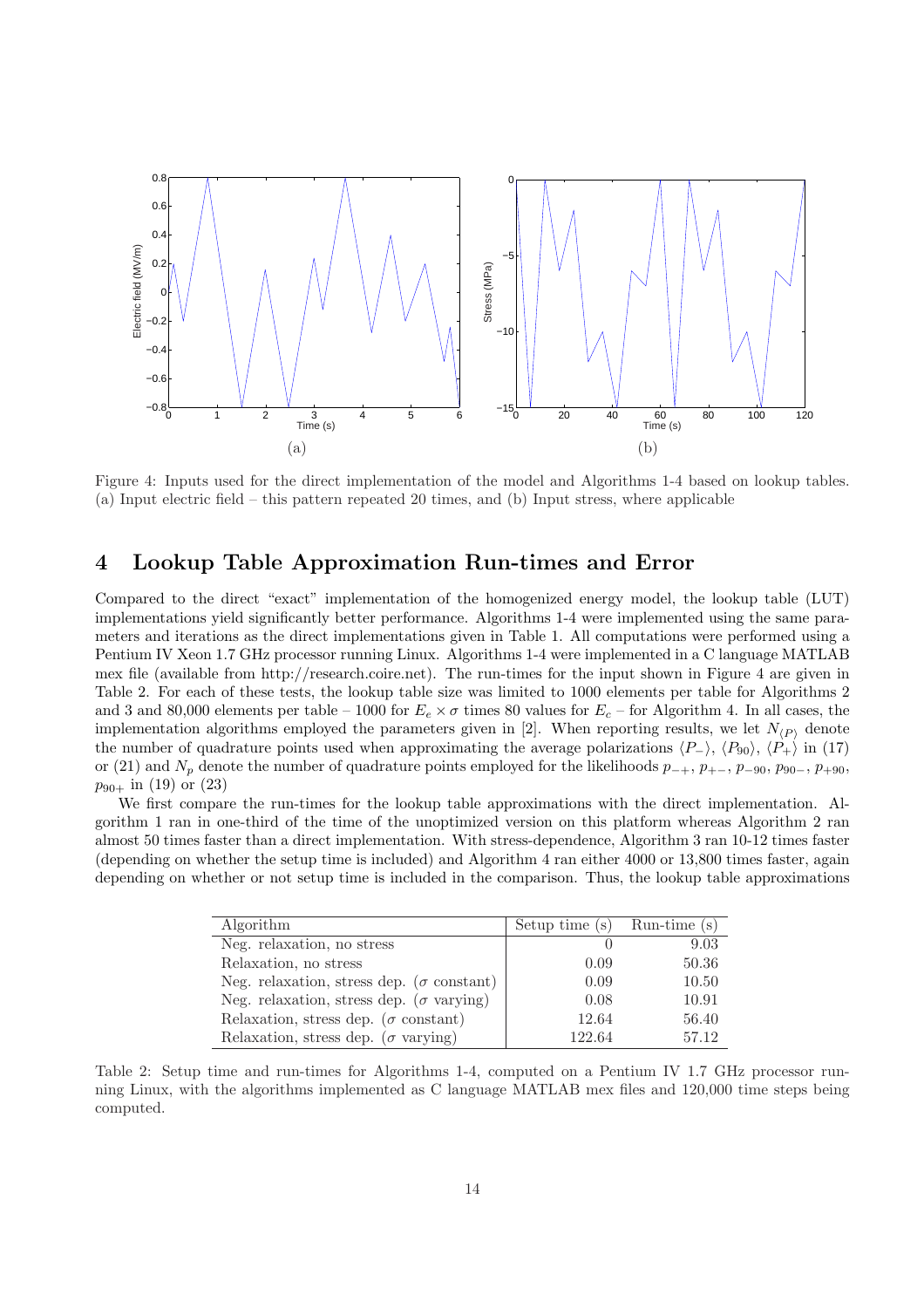

Figure 5: Comparisons of polarization given by direct model implementation and algorithms based on lookup tables (LUT). (a) Stress-invariant, relaxation algorithm (Algorithm 2). (b) Stress-dependent, relaxation algorithm (Algorithm 4). (c) Stress-dependent negligible relaxation algorithm (Algorithm 3) and (d) approximation error with and without interpolation.

yield anywhere from 1 to 4 orders of magnitude improvement depending on which formulation is employed.

The level of accuracy afforded by the lookup tables can be adjusted without altering the run-time, although memory usage and setup time increases with accuracy. To illustrate this, Algorithm 2 was compared with a direct implementation of the stress-invariant relaxation model using parameters taken from [2]. The results are summarized in Table 3 and Figure 5(a). The number of quadrature points  $N_{(P)}$  and  $N_p$  were adjusted separately. The table suggests that memory is best used by allowing larger tables for likelihoods than average polarizations. We note that computation time does not increase as the table size increases. Surprisingly, the table does not show setup time increases as memory increases. This is somewhat misleading since the calculation is rapid, and the clock on the computer does not have sufficient resolution to resolve the differences as memory increases.

The trends for Algorithm 3 are similar and yield the errors summarized in Table 4. In this case, we include error values for both rounding and interpolating. Setup time does increase as the amount of memory increases. Since the lookup tables are two dimensional, the number of points used for both the input field and input stress are given. In addition to noting the consistent run-times for all table sizes, we note that interpolation did not increase the run-time of the algorithm. This is surprising in the sense that interpolation requires two to four times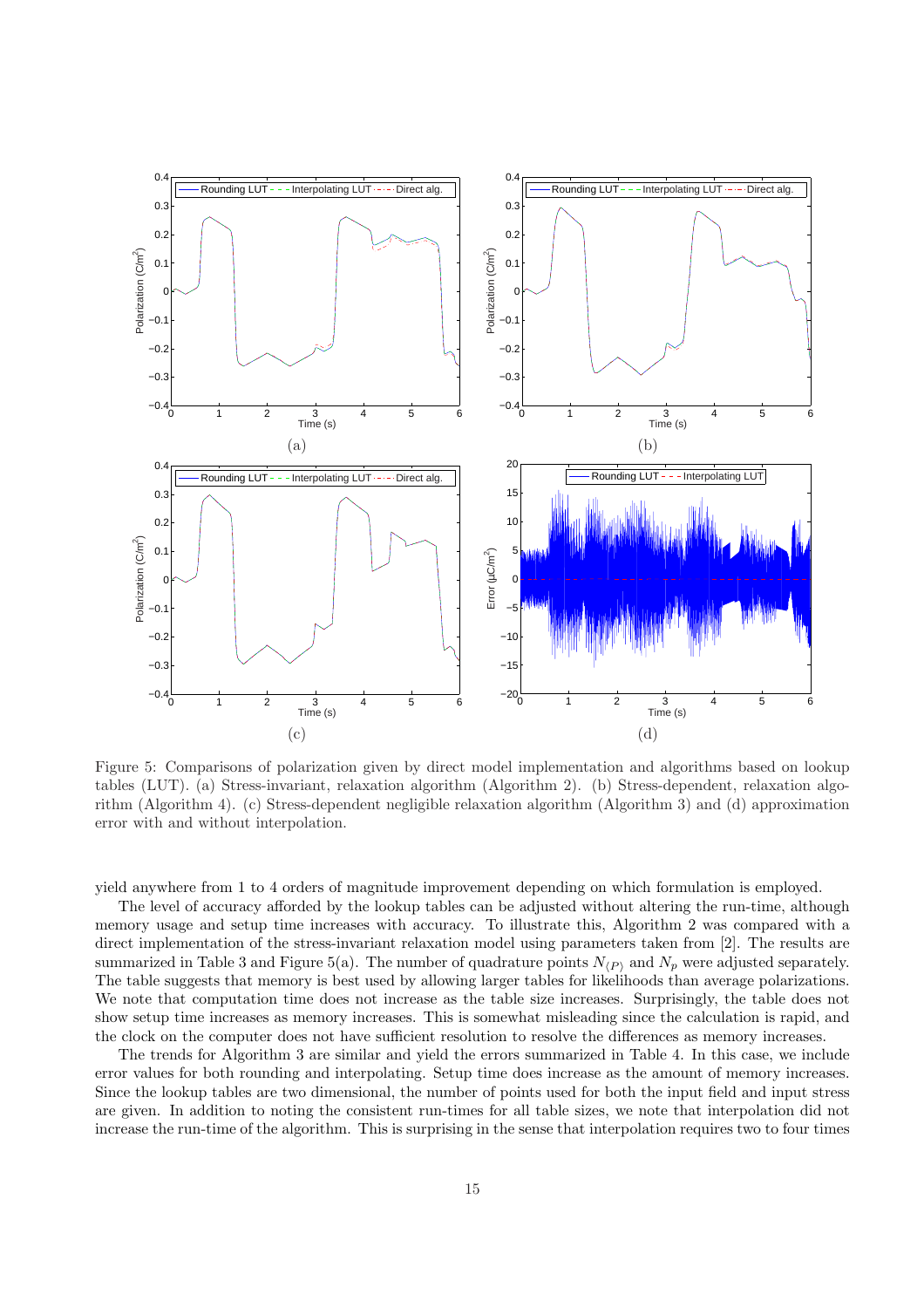| $N_{\langle P\rangle}$ | $N_p$ | Setup time<br>$(\mathrm{s})$ | Run-time (s) | $(\% )$<br>RMS error |
|------------------------|-------|------------------------------|--------------|----------------------|
| 500                    | 500   | 0.06                         | 54.12        | 3.229                |
| 500                    | 1000  | 0.07                         | 53.67        | 3.047                |
| 500                    | 2000  | 0.07                         | 55.37        | 2.967                |
| 1000                   | 500   | 0.06                         | 53.43        | 3.230                |
| 1000                   | 1000  | 0.06                         | 54.13        | 3.048                |
| 1000                   | 2000  | 0.07                         | 55.78        | 2.968                |
| 2000                   | 500   | 0.07                         | 53.80        | 3.230                |
| 2000                   | 1000  | 0.07                         | 54.54        | 3.049                |
| 2000                   | 2000  | 0.07                         | 55.87        | 2.969                |

Table 3: Error between the direct model implementation and Algorithm 2 for regimes with thermal relaxation but negligable stress-dependencies. Errors are root mean square (RMS) values expressed as percentages of the saturation polarizations  $(0.3 \text{ C/m}^2)$ . Run-times are for 120,000 time steps.

the memory access and adds several additional additions and multiplies to each kernel evaluation. Investigation showed the computation had a bottleneck with the storage of  $\delta$  values to memory and apparently the extra computation required for interpolation was performed when the processor would otherwise have been waiting for access. This is both an architecture and a compiler-dependent feature, and the same performance may not be seen on other platforms. However, the accuracy gained by interpolation, 2 to 3 orders of magnitude, is not architecture dependent. It will vary if different material parameters are employed but the qualitative behavior should remain regardless of architecture. As such, interpolation provides an effective way to limit lookup table size while improving computation performance. These results are also plotted in Figure  $5(c)$  and (d) to provide a comparison to the direct implementation and illustrate the error introduced by the lookup table approximation.

Given the accuracy gained by interpolation, it is reasonable to ask why it is not performed on Algorithm 2 or 4. The likelihoods (19) and (23) are exponential; linear interpolation as employed for Algorithm 3 will overpredict the likelihoods, yielding moments that switch too soon. Each moment that switches prematurely adds  $2P_R$  to the approximation error. As such, linear interpolation does not yield a significant increase when relaxation effects are included. This also explains the slower convergence of the approximations including thermal relaxation; small errors present in the likelihood calculation dictate small errors in the dipole states which give larger errors in the output polarization.

Table 5 and Figure 5(b) illustrate the accuracy of Algorithm 4 for regimes which include both stressdependence and relaxation. In terms of accuracy and run-time, the results are comparable to Algorithms 2 and 3. However, in terms of setup time, this algorithm is significantly slower and uses significantly more mem-

|              |               |                | Rounding      |              | Interpolating |                       |
|--------------|---------------|----------------|---------------|--------------|---------------|-----------------------|
| Field points | Stress points | Setup time (s) | $Run-time(s)$ | error $(\%)$ | $Run-time(s)$ | $error (\%)$          |
| 125          | 125           | 0.95           | 10.36         | 0.01258      | 10.61         | $9.26 \times 10^{-5}$ |
| 250          | 125           | 1.52           | 10.45         | 0.00922      | 10.44         | $2.53 \times 10^{-5}$ |
| 500          | 125           | 3.04           | 10.34         | 0.00907      | 10.45         | $8.71 \times 10^{-6}$ |
| 125          | 250           | 1.84           | 10.42         | 0.01000      | 10.45         | $9.03 \times 10^{-5}$ |
| 250          | 250           | 3.67           | 10.38         | 0.00514      | 10.40         | $2.30 \times 10^{-5}$ |
| 500          | 250           | 7.40           | 10.49         | 0.00487      | 10.70         | $6.26 \times 10^{-6}$ |
| 125          | 500           | 4.89           | 10.60         | 0.00922      | 10.66         | $8.97 \times 10^{-5}$ |
| 250          | 500           | 9.79           | 10.50         | 0.00342      | 10.71         | $2.24 \times 10^{-5}$ |
| 500          | 500           | 19.71          | 10.56         | 0.00298      | 10.63         | $5.67 \times 10^{-6}$ |

Table 4: Comparison of the direct and look-up table stress-dependent, negligible relaxation Algorithm 3. Errors are root mean square values expressed as percentages of the saturation polarizations  $(0.3 \text{ C/m}^2)$ . Run-times are for 120,000 time steps.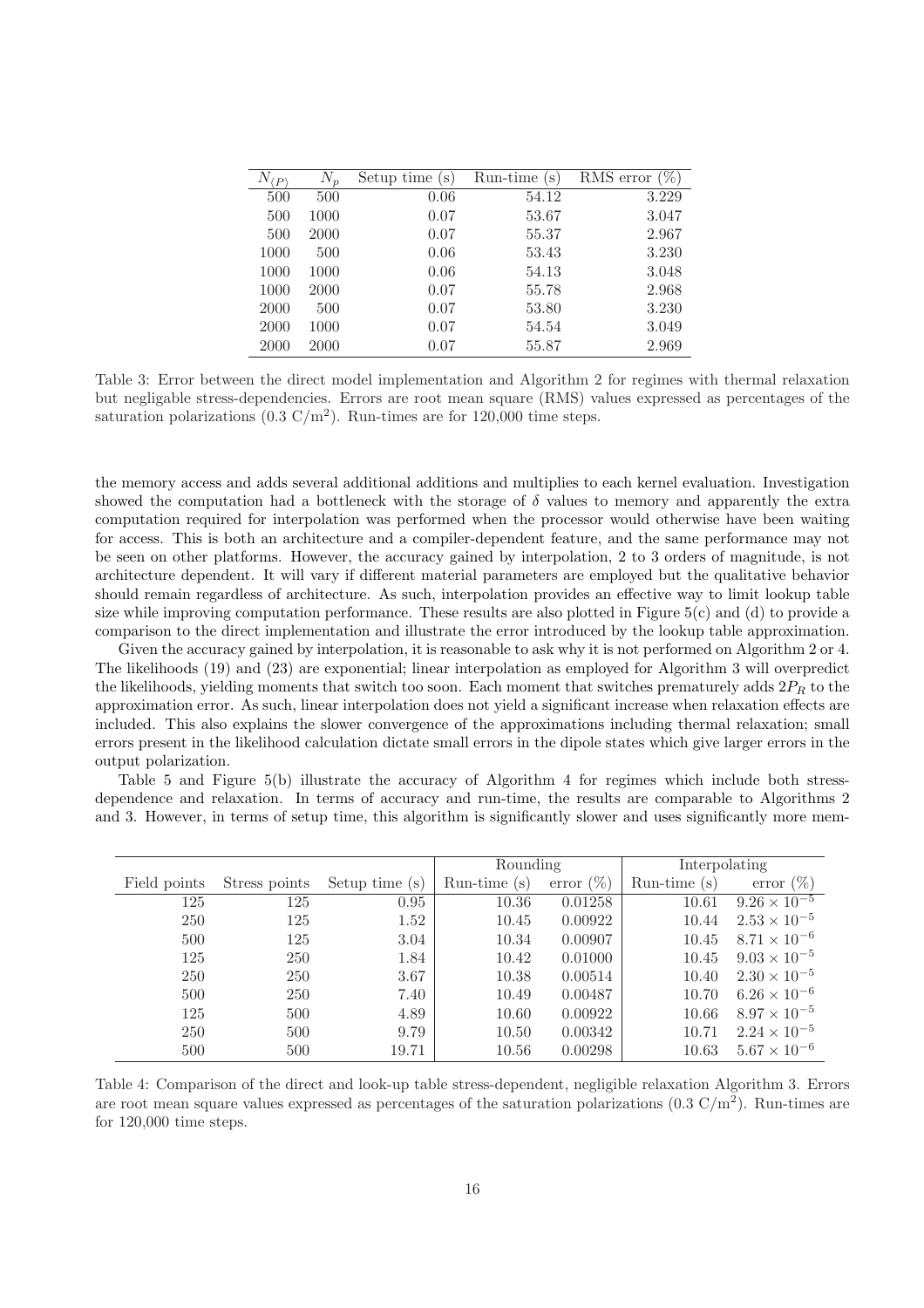| Field points | Stress points | Setup time (s) | $Run-time(s)$ | RMS Error |
|--------------|---------------|----------------|---------------|-----------|
| 25           | 25            | 107.20         | 0.28          | 2.42363   |
| 50           | 25            | 173.97         | 0.28          | 1.47033   |
| 100          | 25            | 307.18         | 0.29          | 1.16744   |
| 25           | 50            | 215.55         | 0.28          | 2.52963   |
| 50           | 50            | 343.12         | 0.28          | 1.21354   |
| 100          | 50            | 615.48         | 0.29          | 1.06211   |
| 25           | 100           | 426.51         | 0.28          | 2.53719   |
| 50           | 100           | 693.13         | 0.28          | 1.21641   |
| 100          | 100           | 1225.09        | 0.29          | 1.06611   |

Table 5: Comparison of the direct and look-up table for the stress-dependent, relaxation Algorithm 4, with a varying input stress and  $80 E_c$  quadrature points. Errors are root mean square values expressed as percentages of the saturation polarizations  $(0.3 \text{ C/m}^2)$ . Run-times are for 600 time steps.

ory. This is an unavoidable attribute of the method. Note that Table 5 shows run-times for only 600 temporal iterations. This amount was chosen to keep the run-time of the direct implementation algorithm manageable. As shown in Table 2, Algorithm 4 could complete 120,000 iterations in just under a minute, not including the setup time for the desired table size.

# 5 Comparison to Experimental Data

In Section 4, we demonstrate that through the use of lookup tables, the model formulations which incorporate thermal relaxation and stress effects can be implemented in a highly efficient manner while maintaining the accuracy of the original model. We summarize here the performance of the framework, as implemented using the algorithms developed in Section 3, for characterizing the magnetic after-effects and stress-dependencies illustrated in Figure 1. We note that the unified nature of the framework permits a direct extension of Algorithms 1-4 to ferromagnetic regimes.

In Figure 6, we illustrate the capability of the magnetic model, implemented via Algorithm 2, to characterize data collected from a cylindrical steel rod having a length of 2 inches and diameter of 0.25 inches. Specifically, it is noted that by incorporating relaxation mechanisms, the model characterizes the magnetic after-effects which yield negative differential susceptibilities following field reversal at the beginning of minor loops. Additional details regarding both the experimental setup and model performance are provided in [3].

The performance of the stress-dependent polarization model, implemented via Algorithm 3, is illustrated in Figure 7 through comparison with PLZT data from [9]. Parameters were estimated through a least-squares fit to data collected at prestress levels of  $\sigma_0 = 0$  MPa,  $\sigma_0 = -6$  MPa,  $\sigma_0 = -10$  MPa and  $\sigma_0 = -15$  MPa to obtain the present model fits. The fits in (b) and (d) illustrate minor loop attributes of the data and model near negative remanence. The change in curvature exhibited by the data with  $\sigma_0 = -15$  MPa illustrates that the manifestation of 90<sup>o</sup> switching becomes increasingly prominent as prestress levels increase. This illustrates the necessity of incorporating 90<sup>o</sup> switching mechanisms in both the model and implementation algorithms. Additional details regarding the experimental setup can be found in [9] whereas the model extensions required to address  $90^{\circ}$  switching are presented in [1, 2].

# 6 Concluding Remarks

The homogenized energy model developed in [11, 16, 18, 20] provides a unified framework for characterizing hysteresis and constitutive nonlinearities in ferroelectric, ferromagnetic and ferroelastic materials. Due to the energy formulation of the framework, the effects of thermally activated relaxation phenomenon, stress-dependence and thermal dependence can be incorporated in a natural manner. However, direct implementation algorithms for models that incorporate these mechanisms presently do not provide the efficiency required for high-speed material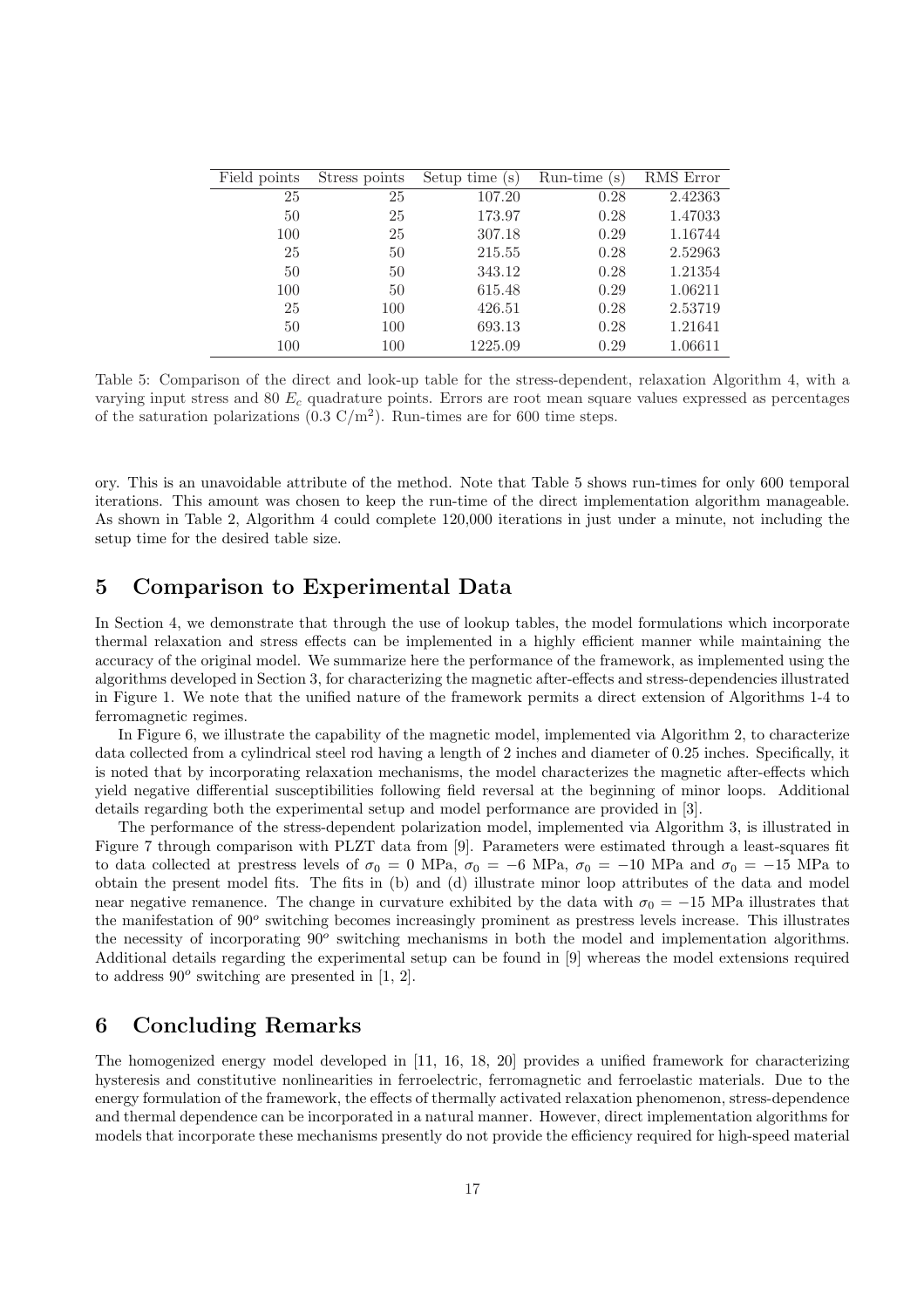

Figure 6: (a) Input magnetic field, (b) fit  $(-)$  provided by Algorithm 2 to magnetization data (---) from [3], and (c) detailed view of fit.

characterization, actuator or sensor optimization, or real-time control implementation. In this paper, we present highly efficient implementation algorithms, based on lookup tables, which reduce implementation times by one to four orders of magnitude for models which incorporate thermal activation and stress-dependence.

In addition to providing significant improvements in efficiency, the use of lookup table approximations hold a further advantage for those using embedded devices – either microprocessor or gate-array based – in which integer arithmetic is required. The calculation of minimum energies, average polarizations, and likelihoods may involve computation on very large or very small numbers. By moving these calculations offline, they may be performed within a processor capable of floating point operations and returned to integer or fixed-point format for storage and real-time processing.

As detailed in [8, 14], a highly advantageous attribute of the homogenized energy framework is the property that approximate model inverses can be constructed with nearly the same efficiency as the direct models. This permits the design of inverse filters which approximately linearize hysteretic actuator or sensor dynamics and hence permit linear control design. The development and experimental implementation of inverse filters based on the algorithms presented here is under investigation.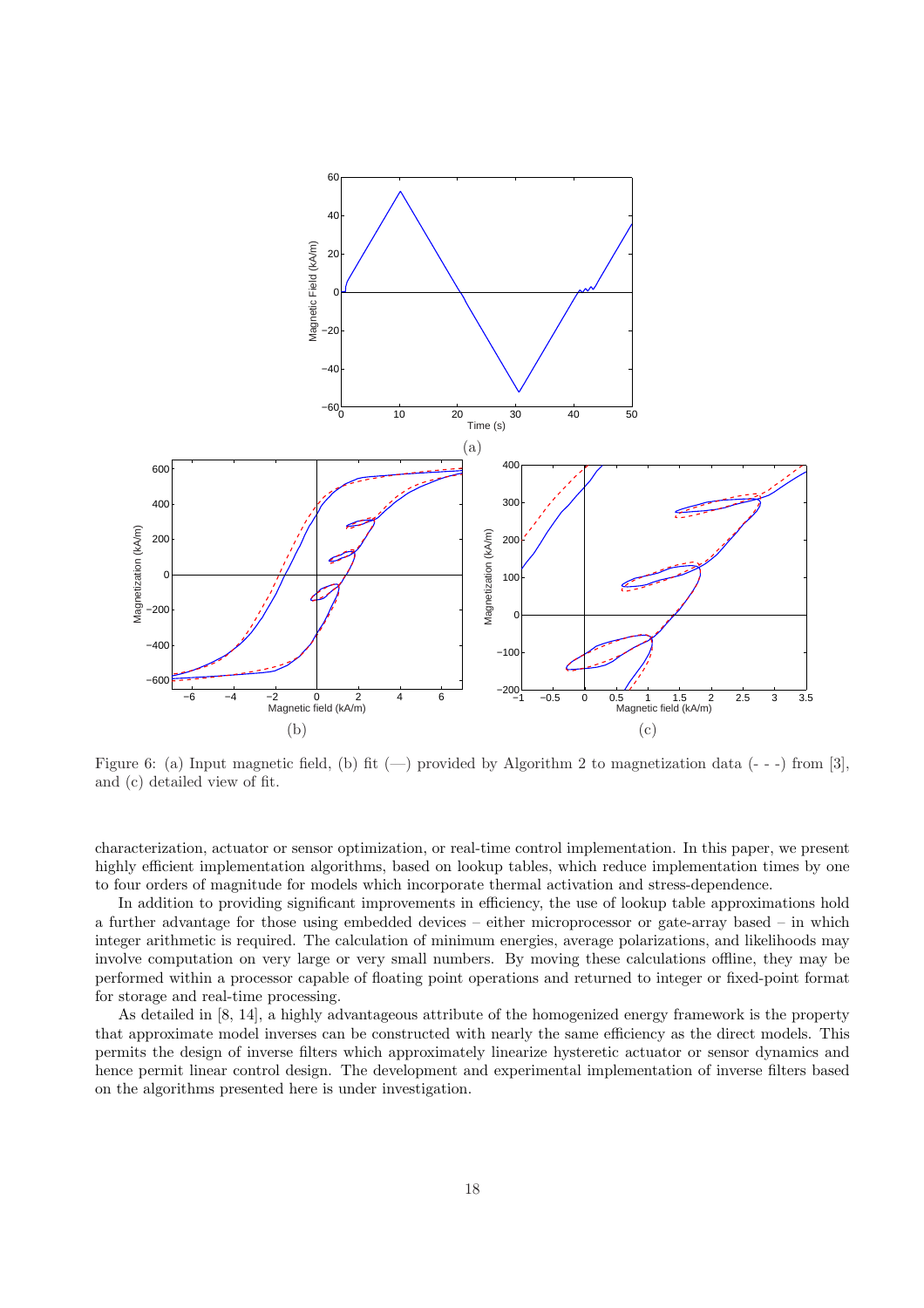

Figure 7: Comparison of modeled  $E - P$  implemented in Algorithm 3 with PLZT data from [9] for compressive prestresses of (a)  $\sigma_0 = 0$  MPa, (b)  $\sigma_0 = -6$  MPa, (c)  $\sigma_0 = -10$  MPa and (d)  $\sigma_0 = -15$  MPa.

# ACKNOWLEDGMENTS

The research of T.R.B. was supported by the United States Department of Education through a GAANN fellowship. The research of R.C.S. was supported in part through the NSF grant CMS-0201560 and in part by the Air Force Office of Scientific Research through the grant AFOSR-FA9550-04-1-0203.

# References

- [1] B.L. Ball, R.C. Smith, S. Kim, and S. Seelecke, "A ferroelectric switching model for lead zirconate titanate (PZT)," Smart Structures and Materials 2005, Proceedings of the SPIE, Volume 5757, pp. 1-9, 2005.
- [2] B.L. Ball, R.C. Smith, S. Kim, and S. Seelecke, "A stress-dependent hysteresis model for ferroelectric materials," CRSC Technical Report CRSC-TR05-17. Journal of Intelligent Material Systems and Structures, submitted.
- [3] T.R. Braun, R.C. Smith, and M.J. Dapino, "Experimental validation of a homogenized energy model for magnetic after-effects." CRSC Technical Report CRSC-TR05-26. Applied Physics Letters, submitted.
- [4] E. Della Torre, *Magnetic Hysteresis*, IEEE Press, New York, 1999.